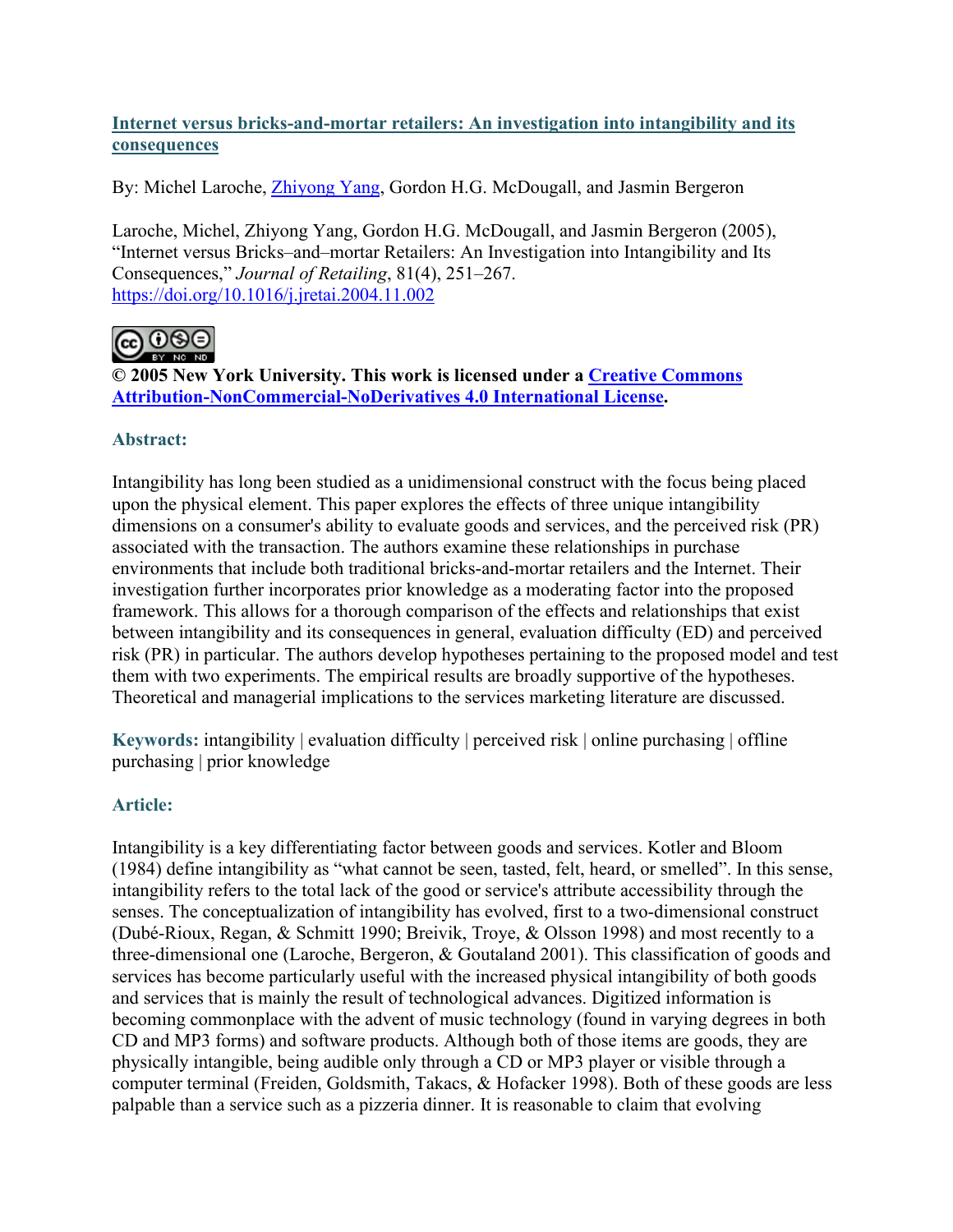technology and the proliferation of Internet use necessitate a more complete understanding of intangibility.

Intangibility has strong impact on consumer decision-making (Laroche et al. 2001). A good/service's intangibility is a dominant feature of the ease or difficulty that an individual has when making a pre-purchase evaluation of the item. This is consistent with the research that has cited intangibility as a basis for difficulty in pre-purchase evaluations (Murray 1991) and as a major source of increased perceived risk (PR) (Murray & Schlacter 1990). One of the reasons attributed to this increased evaluation difficulty (ED) and perceived risk may be the lack of the "shopping qualities" that are normally found in tangible goods and that help consumers in forming pre-purchase judgments (Zeithaml 1981). Moreover, the intangibility of the purchasing medium also seemingly plays an important role in evaluation difficulty and perceived risk. Cox and Rich (1964), for instance, believe that when shopping in person in a department store the customer has the opportunity to reduce uncertainty by personally inspecting or testing the merchandise. This implies that certain forms of shopping may be riskier to the consumer than others, especially those that do not offer visual or tangible cues, such as the telephone (Cox & Rich 1964; Ross 1975), and later the Internet (Ratnasingham 1998).

The Internet has provided fertile soil for new forms of goods and services and delivery channels. Nowadays, a firm that has no physical presence can directly deliver music and banking services in a digital, non-physical format. Traditionally, these forms and channels are believed to be more intangible and increase evaluation difficulty and perceived risk. However, Berthon, Pitt, Katsikeas, and Berthon (1999) find that the Internet, despite being a fairly intangible context, is currently used to tangibilize the intangible by some practitioners. Thakor, Borsuk, and Kalamas (2004) attribute this phenomenon to the powerful function of the Internet in easily providing consumers with appropriate information and in lessening the efforts needed in making purchase decisions. Despite the importance of intangibility in the consumer decision-making process, the effect of intangible attributes of goods and services on perceived risk has rarely been addressed. Previous studies of online purchasing have focused only on privacy and security concerns, two most widely used antecedents of perceived risk (Hoffman, Novak, & Peralta 1999; Miyazaki & Fernandez 2001). Therefore, identifying the impact of the Internet vis-à-vis the bricks-andmortar environment on the relationship among intangibility, ED, and PR can provide insights to marketers, especially those who are dealing with online businesses.

This paper is organized as follows. We first provide a framework (see Fig. 1) to describe the effects of intangibility on evaluation difficulty and perceived risk. The model is then tested by Experiment 1 with a global measure of perceived risk by a set of products which have varying degree of multidimensional intangibility, ED, and PR. To enhance the validity of the proposed model, we further conduct Experiment 2 in which PR is measured by the risk elements and the product stimuli set is slightly different from that used in Experiment 1. Experiment 2 is designed not only to verify the findings in Experiment 1 but also to extend the proposed model by examining the following three issues: (1) whether the influence of intangibility associated with product cues on ED and PR is invariant across purchasing modes, (2) how the intangibility of the Internet as a virtual store impacts ED and PR, and (3) the moderating effects of consumer prior knowledge on the relationships among intangibility, ED, and PR.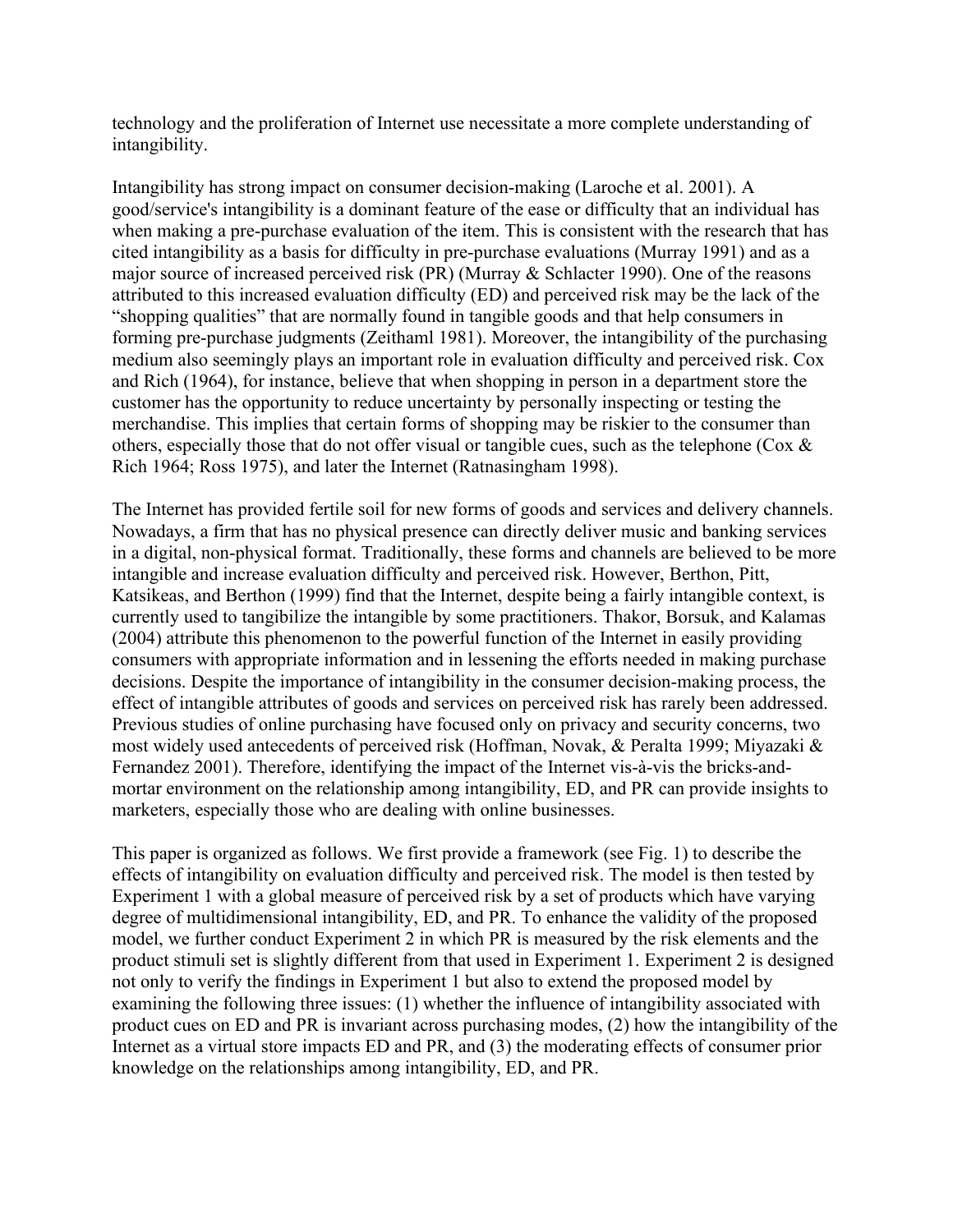

**Fig. 1.** The intangibility-evaluation difficulty-perceived risk model. Purchasing modes (H5, H6, H7, H8); prior knowledge (H9, H10).

## **Conceptual framework**

Intangibility

Intangibility has initially been considered to be a single dimension related to the lack of physical evidence (Bebko 2000; Finn 1985; McDougall 1987). Some researchers view it as impalpable and not corporeal (Shostack 1977), while others conceptualize it as "that which cannot be easily defined, formulated, or grasped mentally" (Berry 1980). In 1990, Dubé-Rioux, Regan, and Schmitt proposed that intangibility should be divided into two related dimensions, *concreteness* and *specificity*. Subsequent to Dubé-Rioux et al.'s (1990) research, Breivik et al. (1998) further explore the possibility of intangibility as a twodimensional construct. They separate intangibility into inaccessibility to the senses and generality. *Inaccessibility to the sense* refers to the lack of physical evidence, while *generality* relates to good/service' attributes that, when taken into consideration as a set, give a general outcome that is associated with that good/service (e.g., safety of a car). With greater specificity, the attributes can be evaluated on their own (e.g., whether an air bag is available in a car; Breivik et al. 1998).

The most recent definition of intangibility evolves around three dimensions: physical intangibility, generality, and mental intangibility (Laroche et al. 2001). *Physical intangibility* is the component of intangibility that has been most frequently referred to in the service marketing literature (Breivik et al. 1998), representing the degree to which a product cannot be touched or seen, is inaccessible to the senses, and lacks a physical presence (e.g., advice from a professional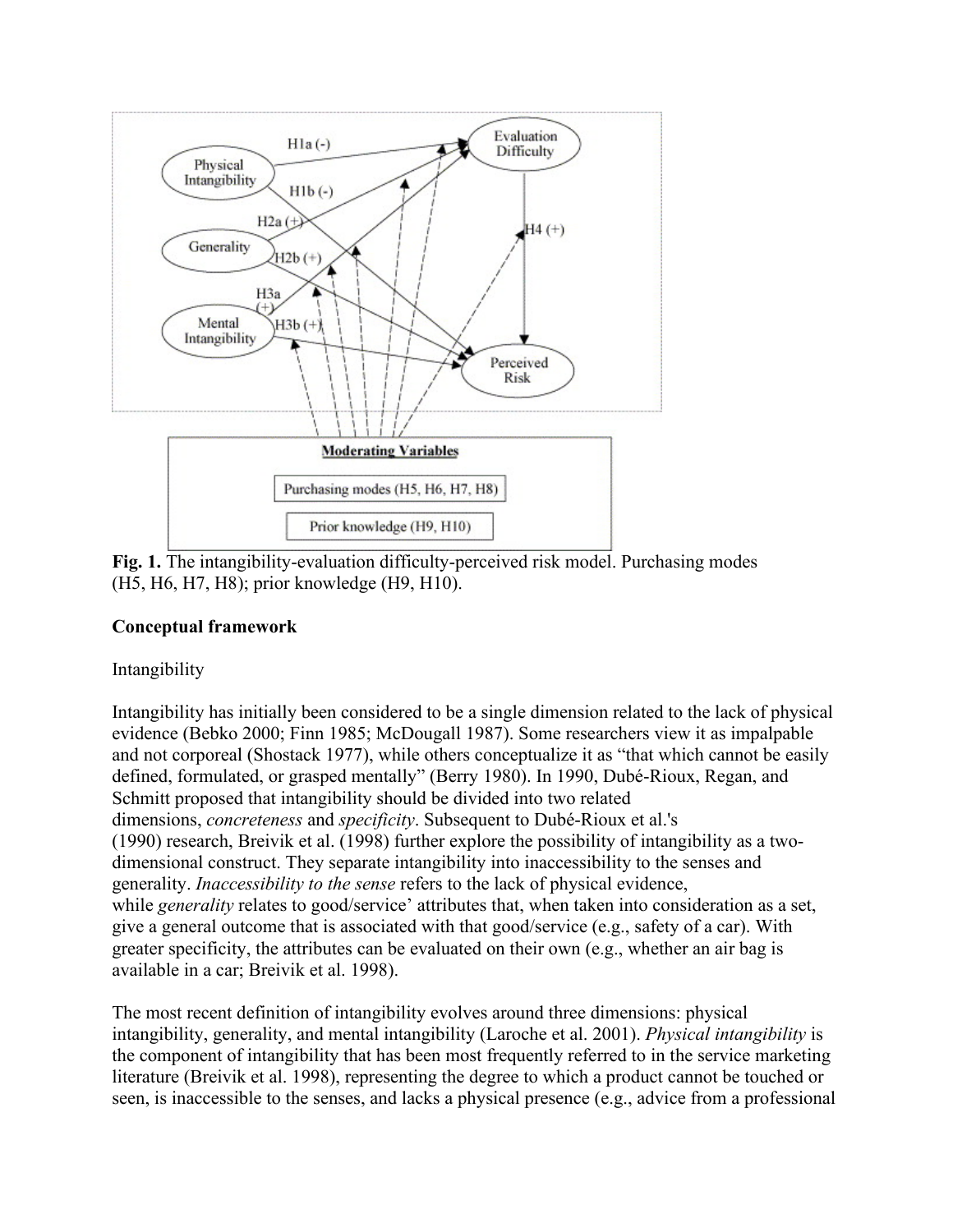service provider such as a doctor). The second dimension, *generality*, refers to the customer's difficulty in precisely defining or describing a particular product. Products can be perceived as general if consumers cannot refer precisely to identifiable definitions, features, and/or outcomes of a particular product (e.g., a digital camera is a complex machine that one uses to take pictures). Inversely, products are perceived as specific if they generate numerous clear-cut definitions, features, and/or outcomes in the consumer's mind (e.g., a digital camera is an intricate machine; made of many advanced technologies; powered by batteries; with numerous features such as 4.3 megapixel CCD,  $3 \times$  optical zoom, recording 80 s of video with sound, etc.). *Mental intangibility* reflects the fact that a product can be physically tangible, but difficult to grasp mentally. Existing research shows that physical intangibility does not ensure a clear mental representation of an object, especially if the evaluator lacks experience with that object (Finn 1985; McDougall & Snetsinger 1990). For instance, a car engine is probably mentally intangible for most people, particularly for those who do not have sufficient knowledge to appreciate its mechanics.

The intangibility-evaluation difficulty-perceived risk relationship

The study of intangibility has led researchers to certain conclusions about its consequences on the purchaser. Good/service intangibility has been linked to increased evaluation difficulty (McDougall 1987; McDougall & Snetsinger 1990; Zeithaml 1981), greater perceived processing effort (McDougall 1987), lower certainty of evaluation (Mitchell & Greatorex 1993; Murray 1991), and finally, higher perceived risk (De Ruyter, Wetzels, & Kleijnen 2001; Finn 1985; McDougall & Snetsinger 1990; Mitchell & Greatorex 1993; Murray & Schlacter 1990; Zeithaml & Bitner 2000). However, Breivik et al. (1998) find that specific dimensions of good/service intangibility may have different effects on ED and/or PR.

## *Intangibility and evaluation difficulty*

According to McDougall (1987), *evaluation difficulty* refers to consumers' perceptions of the cognitive and behavioral difficulty and effort required to judge and discriminate among alternatives, and make a selection decision. Breivik et al. (1998) find that sense inaccessibility (physical intangibility) is negatively related to evaluation difficulty. They argue that a physically intangible good/service would yield an easier evaluation process since it would involve a greater reliance upon prior experience rather than an assessment of the cues from the physical attributes. This finding challenges the traditional belief that services are "more difficult to evaluate than goods because they lack the physical evidence available for most products" (McDougall 1987).

Generality and mental intangibility are expected to increase the evaluation difficulty. The variability that is introduced by a good/service with high levels of generality (Zeithaml 1981) and mental intangibility is expected to induce high levels of consumer uncertainty about the outcomes. With respect to generality, this is a result of the lack of specific and clear attributes that are available for the consumer to evaluate. This makes the evaluation process more time consuming and effortful (Breivik et al. 1998). It is also reasonable to believe that mental intangibility gives consumers a fuzzier and less accurate cognitive representation with which to come to a decision. This introduces uncertainty, leading to an increasingly difficult evaluation process (Finn 1985).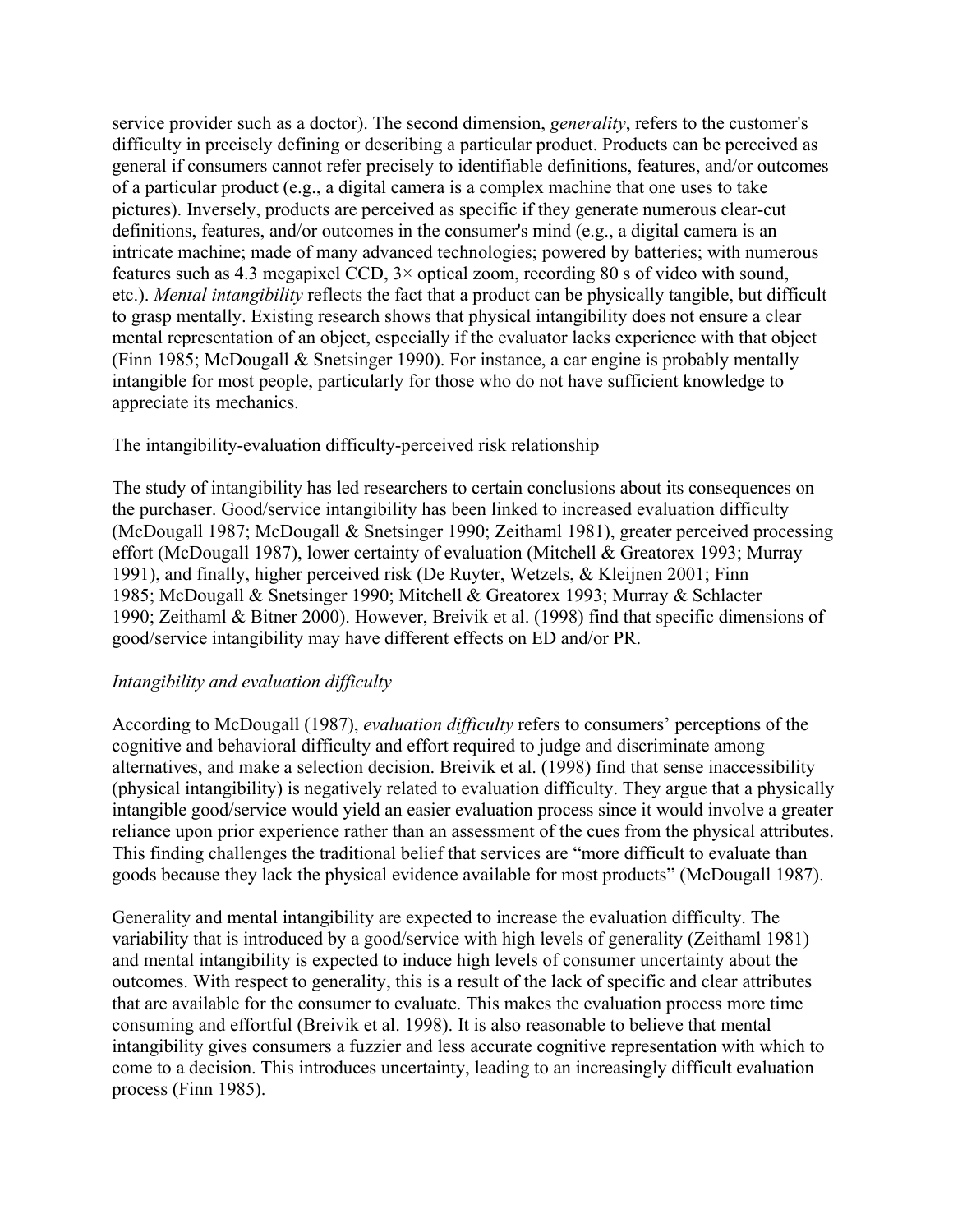### *Intangibility and perceived risk*

Perceived risk is viewed as a subjective expectation of loss (Mitchell & Greatorex 1993; Peter & Ryan 1976). As noted earlier, researchers have found that intangibility is positively correlated with the perception of risk (Finn 1985; Zeithaml & Bitner 2000). Most claim that services are perceived as riskier to purchase than goods since services are more intangible. Mitchell and Greatorex (1993), for instance, point out that "intangibility … greatly increases the degree of perceived risk in the purchase of services by decreasing the certainty with which services can be made".

However, the statement that services are more intangible than goods is questioned by Laroche et al. (2001). They use software products and music as examples. Compared with a meal in a restaurant, software goods and music show more intangibility since they consist of digitized information, are made of codes, and are untouchable in nature, with software being visible only through a computer screen, and music only listened to (Laroche et al. 2001). On the other hand, a meal (a service) is made of food ingredients that can be seen, smelled, touched, tasted, and evaluated for their own quality (Berry 1980).

As intangibility dimensions have similar influential patterns on perceived risk and evaluation difficulty, it is reasonable to believe that physical intangibility is negatively related to perceived risk as well, while mental intangibility is believed to increase perceived risk levels. Generality has been thought to increase perceived risk (Zeithaml 1981), because the lack of specific attributes would increase the variability of the possible outcomes of a purchase situation; thereby increasing perceived risk. This discussion leads to the following hypotheses:

**H1.** Physical intangibility is negatively related to (a) evaluation difficulty and (b) perceived risk.

**H2.** Generality is positively related to (a) evaluation difficulty and (b) perceived risk.

**H3.** Mental intangibility is positively related to (a) evaluation difficulty and (b) perceived risk.

## *Evaluation difficulty and perceived risk*

Perceived risk has two components: uncertainty (the likelihood of unfavorable outcomes), and consequences (the importance of a loss) (Bauer 1960). The first dimension, *certainty of evaluation*, is related to the consumers' confidence in their ability to make a correct purchase decision (Wendler 1983). It would therefore stand to reason that the greater the degree of perceived difficulty of evaluation, the greater the consumers' uncertainty in their decision. Mitchell and Greatorex (1993) explore that line of reasoning. Their study is based on the belief that uncertainty is a result of factors inherent to the good/service, and place and mode of purchase (Cox & Rich 1964). They claim that services can be associated with higher degrees of uncertainty than goods because services are more intangible. Increased uncertainty has also been associated with high levels of anxiety or discomfort (Taylor 1974). In this sense, evaluation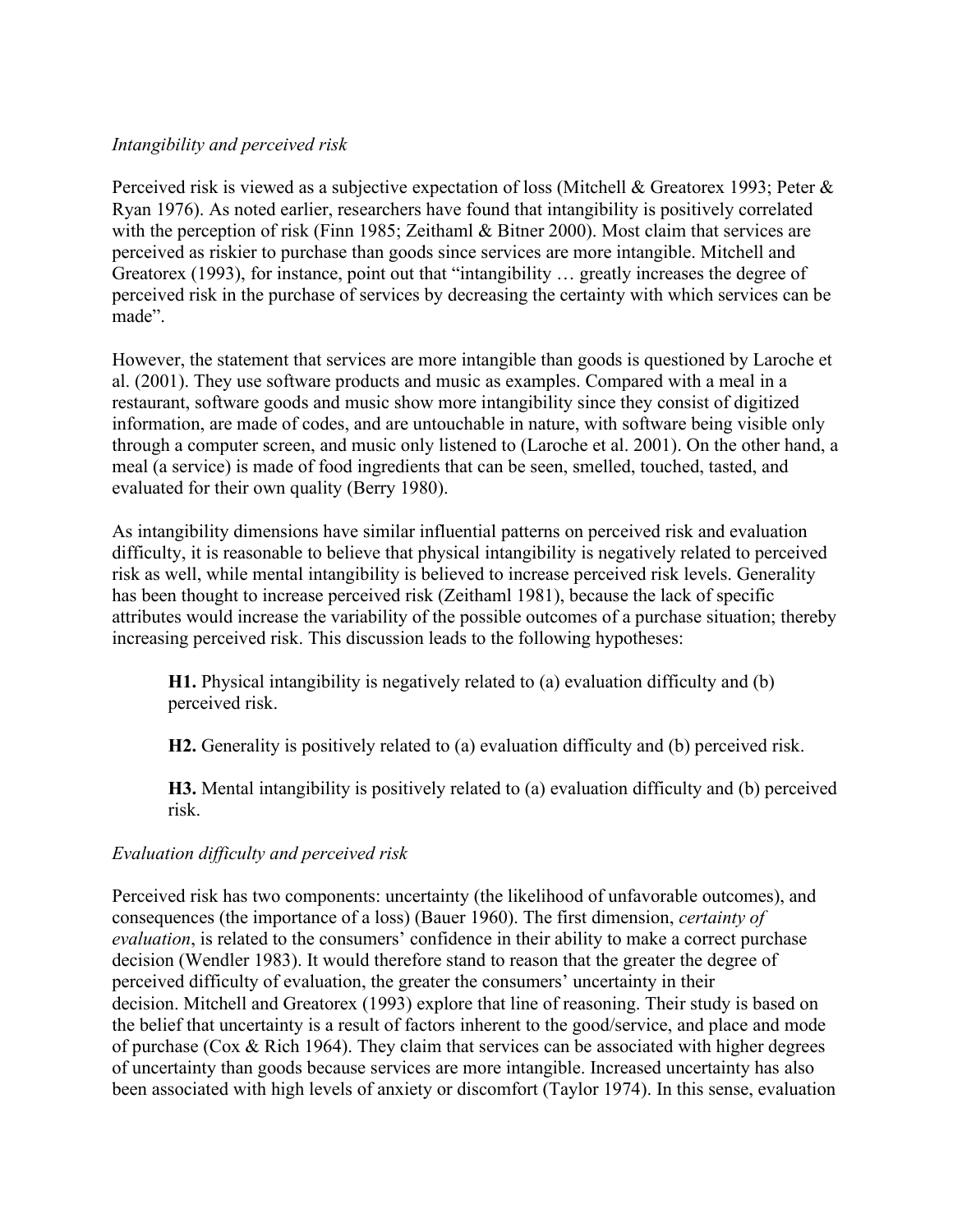difficulty increases the levels of uncertainty, which is directly related to perceived risk. Therefore,

**H4.** Evaluation difficulty is positively related to perceived risk.

## **Experiment 1**

## Method

## *Stimulus products*

To enhance the generalizability of the results, the present study selected more than one product as stimuli. The following three criteria were used to screen the products: (1) services and goods should be represented in equal numbers, (2) these products had to yield varying degree of intangibility, evaluation difficulty, and perceived risk, and (3) they should suit well the student population from which the sample was selected. According to the researchers' judgment, three categories of goods (jeans, computers, and compact discs) and three categories of services (pizzeria dinners, haircuts, and checking accounts) were retained from a list of products. As expected, the results of the product selection check showed that the selected goods and services had the desired variability along physical intangibility  $(F_{7,465} = 113.36, p < .001)$ , generality  $(F_{7,465} = 15.89, p < .001)$ , mental intangibility  $(F_{7,465} = 73.67, p < .001)$ , evaluation difficulty  $(F_{7,465} = 26.49, p < .001)$ , and perceived risk  $(F_{7,465} = 39.21, p < .001)$ .

## *Sampling procedure*

The questionnaires were distributed to 540 students at a northeastern university. A total of 512 questionnaires were returned but 40 of them were incomplete, yielding 472 usable responses. University students were deemed to be appropriate subjects for this research because of the following reasons. First, this study focused on consumer perceptions. Students, as a category of consumers, are familiar with the type of goods/services studied, thus being able to evaluate them. Second, this population is more likely to have experience in online purchasing, which is a focal point in this research. Finally, students are relatively homogeneous, specifically in terms of education level and age. Controlling for these two demographic variables provides for a stronger test of our hypotheses. Analysis of basic demographic information suggested that the sample was representative of the student population in terms of gender (59% females) and age (46.7% between 21 and 25 years old).

## *Measurement*

With the exception of demographic measures, all items in the questionnaire were measured via nine-point scales. The *intangibility* scale with three distinct dimensions developed by Laroche et al. (2001) was used in the present research. *Evaluation difficulty* was adapted from a scale originated from Breivik et al. (1998) study. A significant and pertinent scale of overall *perceived risk*, originally developed by Stone and Gronhaug (1993), was employed in this paper. A summary of the items used to measure each construct is presented in Table 1.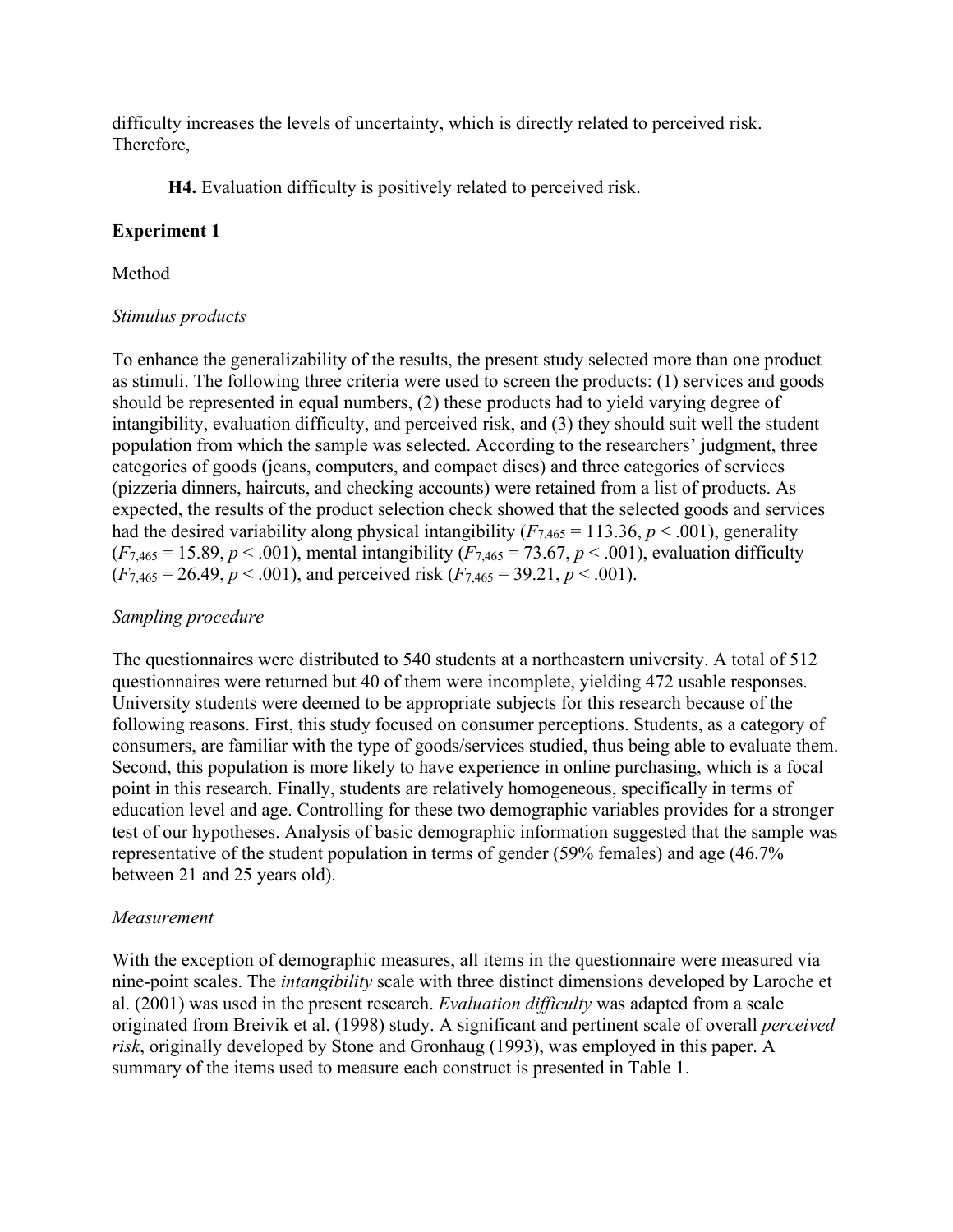**Table 1.** Results of the exploratory factor analysis for Experiment 1

| Factors/measures <sup>a, b</sup>                                                               | Alpha |
|------------------------------------------------------------------------------------------------|-------|
| Physical intangibility (Phy-Int) <sup>b</sup>                                                  | .871  |
| phyl This item is very easy to see and touch.                                                  |       |
| phy2 I can physically grasp this item.                                                         |       |
| phy3 This item is very physically tangible.                                                    |       |
| Generality (Gen-Int)                                                                           | .680  |
| gen1 I feel that <i>this item</i> is $1 = \text{very general to } 9 = \text{very specific.}$   |       |
| gen2 I feel that <i>this item</i> is $1 = \text{very abstract to } 9 = \text{very concrete.}$  |       |
| Mental intangibility (Men-Int) <sup>b</sup>                                                    | .712  |
| men1 I need more information about <i>this item</i> to get a clear idea (image) of what it is. |       |
| men2 This is a difficult product to think about.                                               |       |
| men3 This is not the sort of product that is easy to picture.                                  |       |
| Evaluation difficulty (ED)                                                                     | .782  |
| Given that I have to buy an item in a store, choosing among the available brands will be       |       |
| ed1 very difficult $(1) \rightarrow$ very easy $(9)$                                           |       |
| ed2 very problematic $(1) \rightarrow$ not problematic at all $(9)$                            |       |
| ed3 very complex (1) $\rightarrow$ very simple (9)                                             |       |
| ed4 very complicated $(1) \rightarrow$ not complicated at all $(9)$                            |       |
| Perceived risk $(PR)^{b}$                                                                      | .813  |
| pr1 There is a good chance I will make a mistake if I purchase this item.                      |       |
| pr2 I have the feeling that purchasing this item will really cause me lots of trouble.         |       |
| pr3 I will incur some risk if I buy <i>this item</i> in the next twelve months.                |       |
| pr4 This item is a very risky purchase.                                                        |       |

<sup>a</sup> The term "item" was replaced with the appropriate term (good or service in the questionnaires).

<sup>b</sup> These scales were measured on a 9-point Likert-type scale (strongly disagree to strongly agree).

#### Results

The full latent model<sup>[1](#page-6-0)</sup> (see Fig. 2) was specified to test our hypotheses about the relationship among intangibility dimensions, ED, and PR. Estimation of the structural model generated an excellent fit:  $\chi^2$  (103) = 293.63,  $p < .001$ ,  $\chi^2/df = 2.85$ , AOSR = 0.039, NFI = .97, and CFI = .97. A close look at the patterns of the influence of intangibility on ED and PR showed a strong support for three out of four hypotheses. Specifically, mental intangibility had direct impact on both ED (.371,  $p < .001$ ) and PR (.107,  $p < .001$ ), while generality directly influenced ED  $(0.212, p < 0.001)$  and indirectly influences PR via ED, lending strong support for H2 and H3. Consistent with our expectation, ED had a significant positive association with PR  $(.682, p < .001)$ ; therefore, H4 was strongly supported. Although physical intangibility was found to be negatively related to both ED and PR, the estimate was significant only for PR (−.084, *p* < .05) but not for ED (−.012, *p* > .15). Therefore, H1 was partially supported.

<span id="page-6-0"></span><sup>&</sup>lt;sup>1</sup> Before testing the full latent model, EOS software of Bentler (1992) was used to perform a CFA on the purified 18-item measurement model. Estimation displayed desirable goodness of fit statistics for our data, as indicated by  $\chi^2(103) = 293.63$ ,  $p < .001$ ,  $\chi^2/df = 2.85$ , AOSR = 0.039, NFI = .97, and CFI = .97.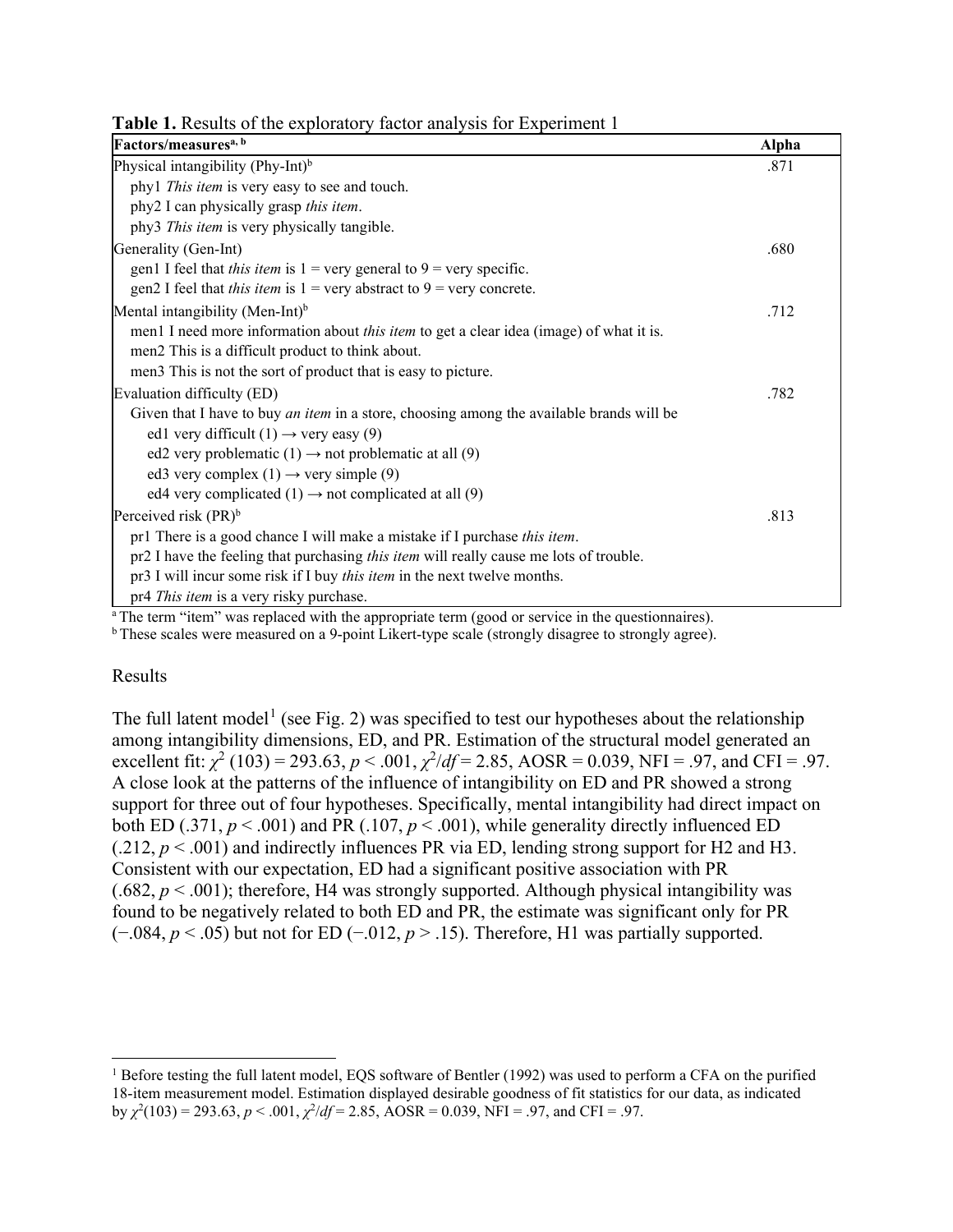

Only path coefficients (standardized solution estimates) were presented. Numbers with a \* indicated a significant causal paths ( $p < .05$ ).

For experiment 2, the alpha for significance was set at .05/3=.017 rather than .05 because of the  $\mathbf b$ Bonferroni adjustment.

Good model fit is indicated when 1) the average off-diagonal standardized residuals (AOSR) approaches zero, 2) normed fit index (NFI) and comparative fit index (CFI) are more than 0.90 (Bentler 1992), and 3) standardized  $\chi^2$  ( $\chi^2$ /df) values are smaller than 5 (Taylor & Todd 1995).

**Fig. 2.** Results<sup>a</sup> of the intangibility-evaluation difficulty-perceived risk model (Experiment  $1/Experiment 2<sup>b</sup>$ ).

#### **Discussion**

In Experiment 1, the impact of three dimensions of intangibility on ED and PR was examined and the findings were consistent with our hypotheses but disconfirmed those presented in previous research. By independently investigating the effect of intangibility as a global measure either on ED or on PR, researchers have long believed that good/service's intangibility increases ED and PR (Murray 1991; Murray & Schlacter 1990; Zeithaml & Bitner 2000). However, the findings in the current study suggest a multidimensional structure of intangibility, with each dimension having different effects on ED and/or PR. Another important finding obtained in this research is the negative association between physical intangibility and PR, which shows that a physically intangible good/service tends to reduce perceived risk. Although intuitively surprising, this finding is logical in the sense that the lack of physical evidence of an object may push consumers, when making a decision, to rely more on their prior knowledge instead of assessing the physical attributes of that object. This will make the evaluation process easier and improve the consumers' confidence in their ability to make a correct purchase.

These findings, however, may not be universally held. First of all, the strength of the relationships among intangibility dimensions, ED, and PR may depend on consumers' prior knowledge. Moreover, one may argue that purchasing modes, such as the Internet and traditional bricks-and-mortar retailers, are likely to play a vital role in understanding intangibility and its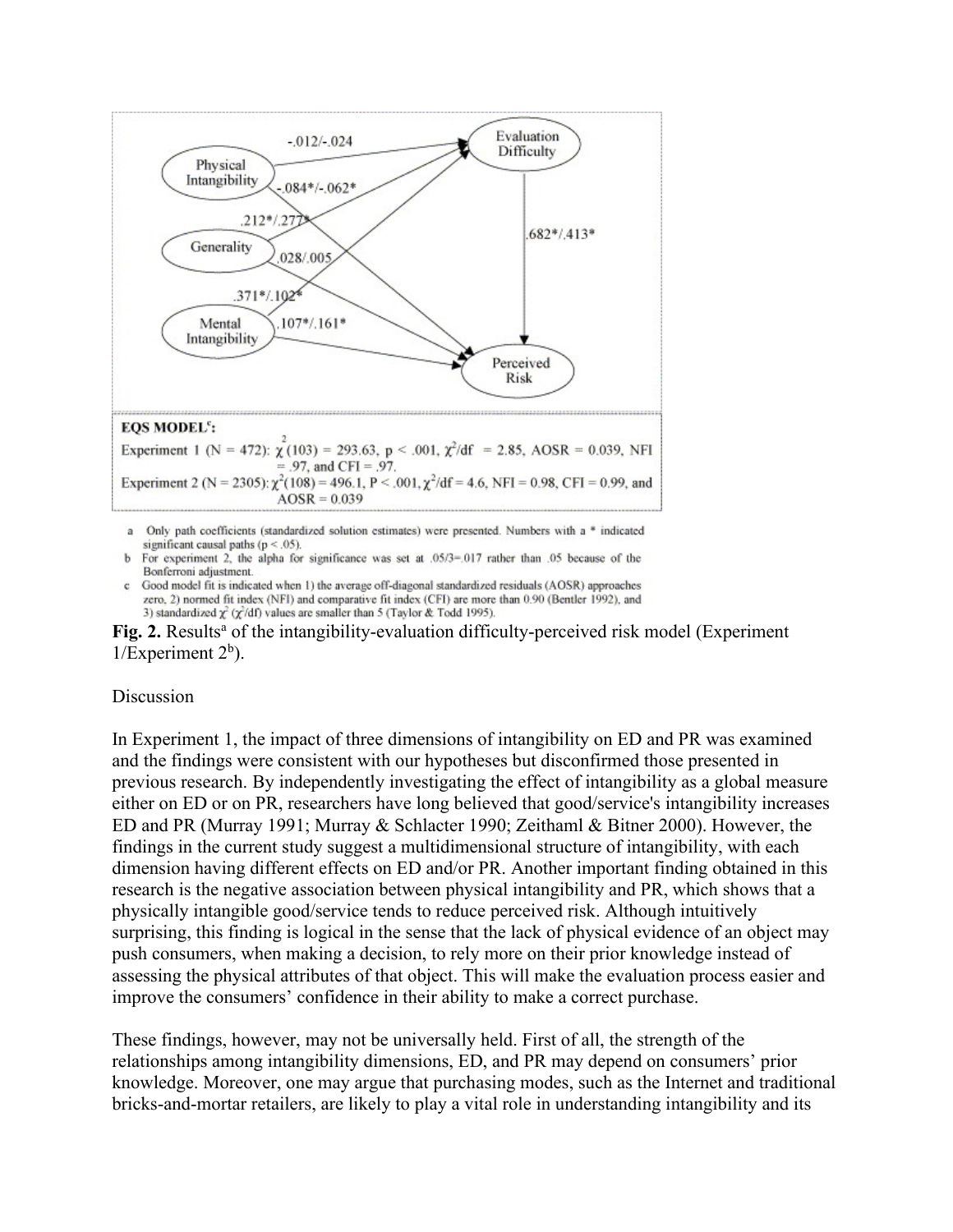consequences. In addition, researchers may have questions about the measure of perceived risk used in Experiment 1, where a global measure of PR was applied for the sake of parsimony. This scale reflects more on the importance of a loss and consumers' confidence with regard to their decision rather than on the traditional notions of perceived risk, which focus on the elements of PR.[2](#page-8-0) Extant research shows that different types of risk exist, namely financial, performance, time, psychological, and social risks (Havlena & DeSarbo 1990; Murray & Schlacter 1990), and the importance of each varies across product categories (Kaplan, Szybillo, & Jacoby 1974). Our findings would be more convincing if these relevant dimensions of risk were used. Accordingly, Experiment 2 was conducted, by using the multidimensional scale of perceived risk, to provide further insights into the robustness of the intangibility–ED–PR model across retailing contexts.

## **Experiment 2**

The internet versus bricks-and-mortar retailers

Recently, the Internet has seen its popularity and use increase to such high levels that it has become recognized as an important communications medium. Compared with a bricks-andmortar environment, the Internet has the potential to facilitate the evaluation of goods/services in several ways. First, it can offer a greatly expanded alignment of goods/services relative to a bricks-and-mortar store, or a catalogue. Second, it can be an efficient tool at screening the various offerings to find the ones most appropriate for consideration. Third, it can offer an unimpeded search across brands and stores. And finally, it has the ability to remember past selections; thereby simplifying the purchase search and information processing portions of the buying process. On the other hand, a bricks-and-mortar operation makes available to the consumer the opportunity to get both in-store information (e.g., brand name, packaging design, presentation, store displays, etc.) and sales people's help.

## *The effects of the internet on the influence of intangibility*

Although advances in information technology are facilitating the delivery of multisensory stimuli over the Internet, it still needs time to market goods/services with high levels of somatic and sensorimotor inputs (e.g., touch, body movement, etc.) through the constrained two-dimensional interfaces, as can be seen from the limited success that Internet retailers have had with sensory products (Neuborne 2001). Given that physical tangibility is highly dependent upon attribute accessibility through the senses (Breivik et al. 1998; Dubé-Rioux et al. 1990; Hirschman 1980), it is a logical assumption that these attributes will not be conveyed efficiently through the Internet, whose ability is only in the transfer of visual and audio cues. The rest of the sensory cues are left inaccessible through the medium. This causes inefficient transfer of those goods and services that are most reliant upon tactile, olfactory, and oral cues. On the other hand, when purchasing a physically intangible item online, consumers may be pushed to count more on the easily accessed information provided by the Internet instead of assessing the cues from the physical attributes of that good/service; thereby yielding an easier evaluation process and higher consumers' confidence with regard to their decision. This is mainly due to the powerful function of the online medium, in comparison with purchasing the same item offline, in helping consumers with increased efficiency in the information search process. Thus,

<span id="page-8-0"></span><sup>2</sup> We thank one reviewer for this comment.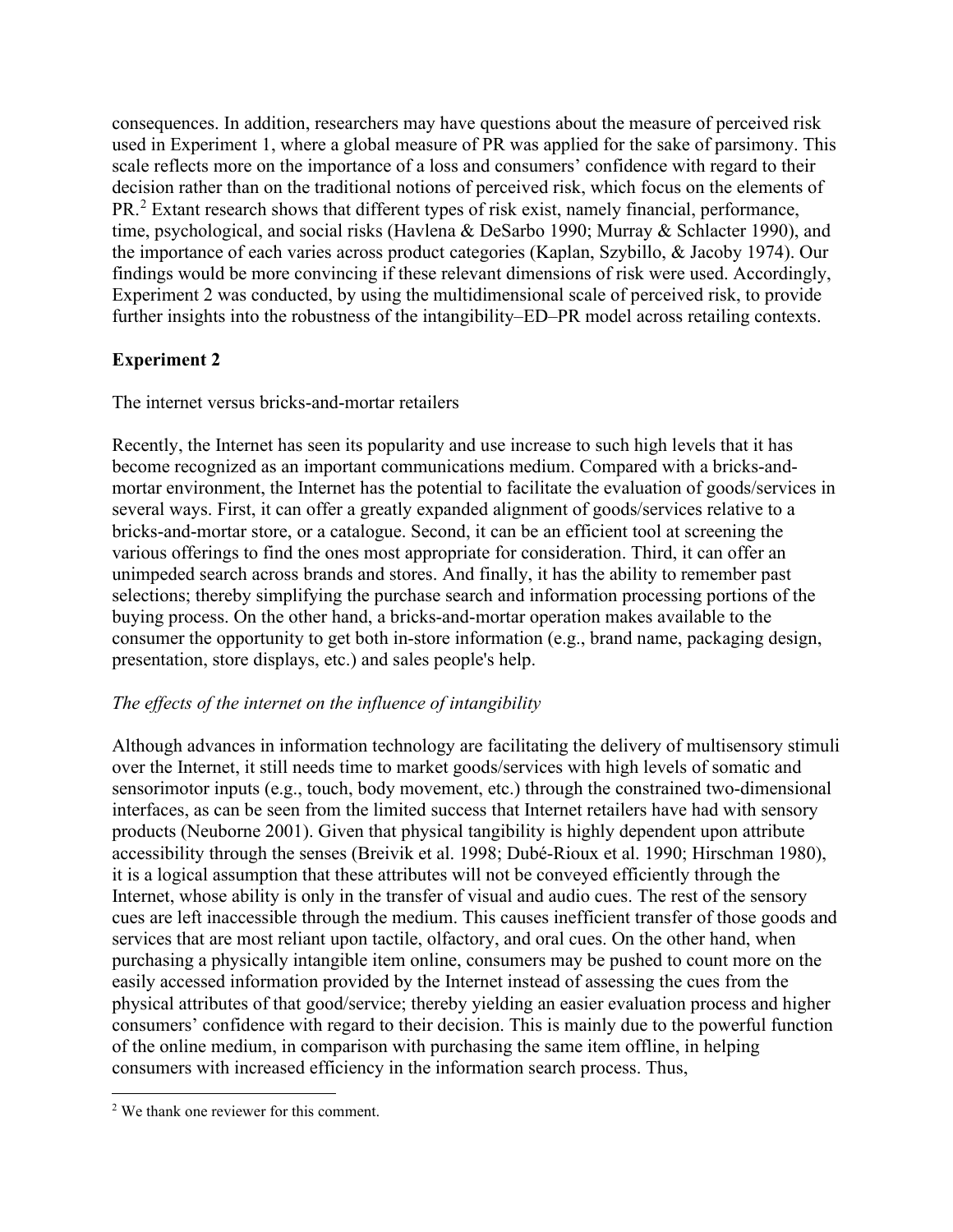**H5.** The impact of physical intangibility on perceived risk will be lower in an online environment than in an offline environment.

The Internet can be considered a "developing marketing channel that transcends national boundaries and encompasses elements of informing, investigating, interacting, distributing, transacting, eliciting feedback, and supporting" (Berthon et al. 1999). It makes a wealth of information available to the user and allows for proper access to and screening of that information to form appropriate consideration sets, which minimize the effort needed to make a purchase decision (Thakor et al. 2004). The increased efficiency at distributing, categorizing and screening information that the Internet offers to its users (Alba et al. 1997) should help diminish the impact of mental intangibility associated with goods and services on ED and PR in an online purchasing mode. In line with the same reasoning, the increased access to specific, organized information in the Internet should allow consumers to familiarize themselves with more specific attributes and functions of the services or goods that they are purchasing. This should lower the strength of the generality—ED–PR relationship.

**H6.** The impact of generality on (a) evaluation difficulty and (b) perceived risk will be lower in an online environment than in an offline environment.

**H7.** The impact of mental intangibility on (a) evaluation difficulty and (b) perceived risk will be lower in an online environment than in an offline environment.

### *The effects of the Internet on the relationship between ED and PR*

As seen earlier, the Internet enables users to screen out useless information and access only the information that will be helpful in reaching a purchase decision. As such, we believe that purchasing online will probably lower the evaluation difficulty associated with the purchase of a good/service. Following in the same vein, an online environment may help diminish the perceived risk caused by the intangible attributes of the product as well. However, this does not necessarily mean the risk level will be lower in the online versus the offline purchase. Conversely, the risk associated with an online environment is expected to be higher than with an identical purchase offline because of the following two reasons: (1) online purchasing does not offer visual or tangible cues and therefore is perceived to be riskier to the consumer than other forms of shopping (Cox & Rich 1964), and (2) perceived risk in the online mode, compared with the offline purchasing, is more likely to be driven by such factors as privacy and security concerns (Hoffman et al. 1999; Miyazaki & Fernandez 2001).

In an online operation, not only does the buyer have to trust the quality of the goods or services that they are purchasing, they must also trust the seller to deliver their purchase. Furthermore, the buyer must trust the seller's server administration security in order to confidently give their credit card information online. Even once this is assured, they must trust the seller not to misuse or handle carelessly their information that is necessary for any commercial exchange to take place. This includes not only credit card information, but also addresses, telephone numbers, and the consumers' purchasing habits (Clarke 1997). The problem of creating a trusting partnership is exacerbated in an online vis-à-vis offline environment since the parties involved in the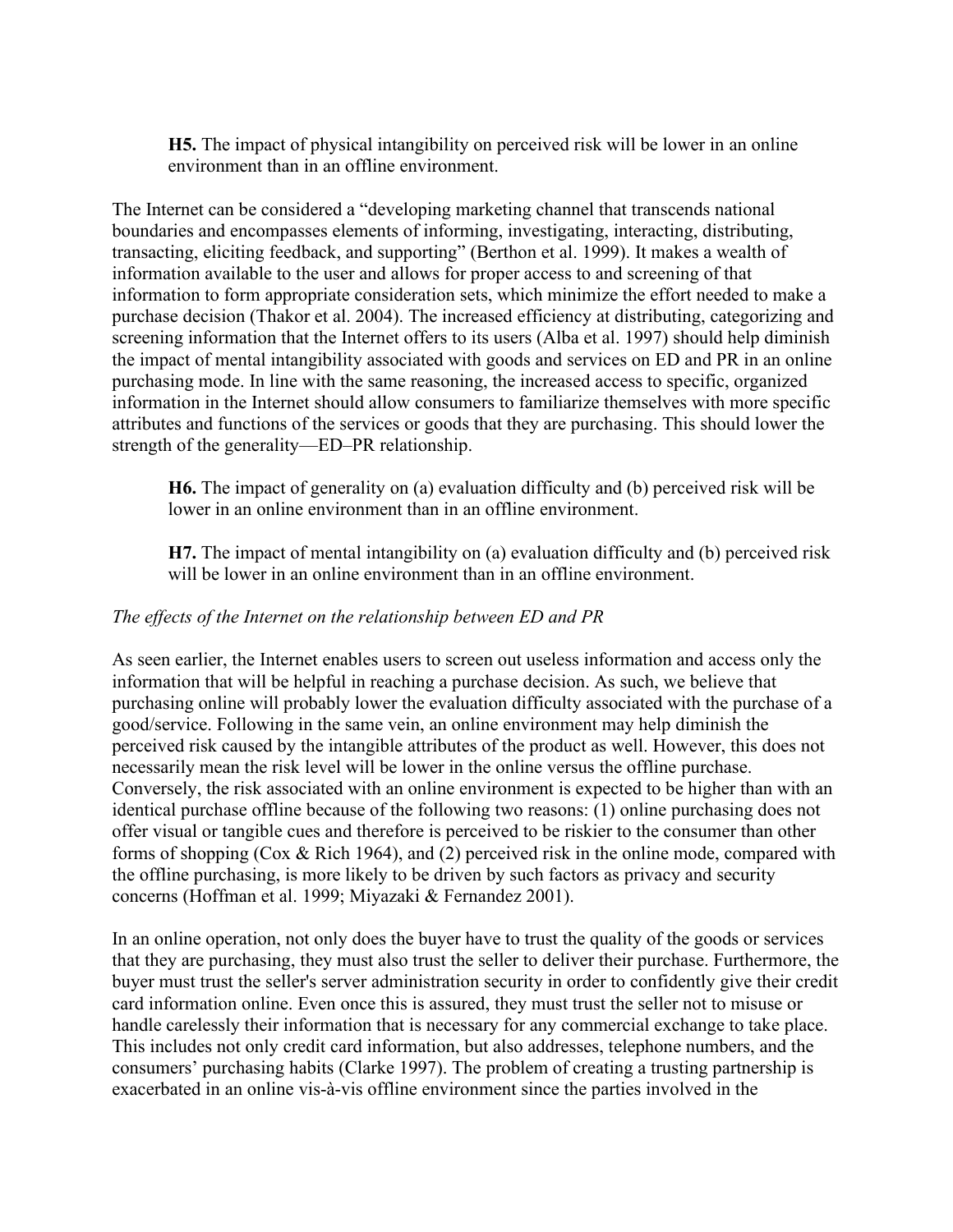transaction are not in the same physical location. As such, cues like physical proximity, handshakes, body signals, and the use of the five human senses (sight, hearing, smell, taste, and touch) are not available to the parties to facilitate the creation of a trust-based partnership (Clarke 1997; Nohria & Eccles 1992). This uncertainty may be further amplified due to general feeling of privacy concerns, identity theft concerns, and insecurity concerns in the technology used to facilitate the transaction (Ratnzsingham 1998).

**H8.** The impact of evaluation difficulty on perceived risk in an online environment is greater than that in an offline mode.

The moderating role of prior knowledge

According to Engel, Blackwell, and Miniard 1993, *prior knowledge* is "the information stored within memory". Prior knowledge has been often conceptualized with two dimensions: *experience*, which is a representation of the successful manipulations of the good or service that the consumer has had, and *expertise*, which reflects consumers' acquired ability to effectively use the good or service. Prior knowledge is a characteristic that influences all phases in the decision process (Bettman & Park 1980) and specifically, how consumers evaluate the good/service and the risk inherent in their purchase (Murray & Schlacter 1990). Havlena and DeSarbo (1990), for example, claim that risks associated with the purchase of new products are often high because consumers lack information and prior experience. Additional experience and information lead to reducing the uncertainty of the outcome, which has been found to lead to a reduction in perceived risk (Cox & Rich 1964). Therefore, it is important to examine how prior knowledge moderates the impact of intangibility on evaluation difficulty and perceived risk.

Breivik et al. (1998) find that goods/services with attributes that are inaccessible to the senses are perceived to be less difficult to evaluate than goods/services whose attributes are rated highly in sense accessibility. They believe that this results from consumers' ability to refer to mental representations of the product that are resultant of prior knowledge, a process that requires less effort than processing the information derived from tangible attributes.

**H9.** The impact of physical intangibility on perceived risk will be lower for consumers with high levels of prior knowledge than for consumers with low levels of prior knowledge.

Zeithaml, Berry, and Parasuraman (1993) also find that prior knowledge of a product allows for a clearer mental representation of it. This clearer representation can help lower mental intangibility associated with the good/service, causing the ease of evaluation and diminishing the associated risk. Thus,

**H10.** The impact of mental intangibility on (a) evaluation difficulty and (b) perceived risk will be lower for consumers with high levels of prior knowledge than for consumers with low levels of prior knowledge.

Method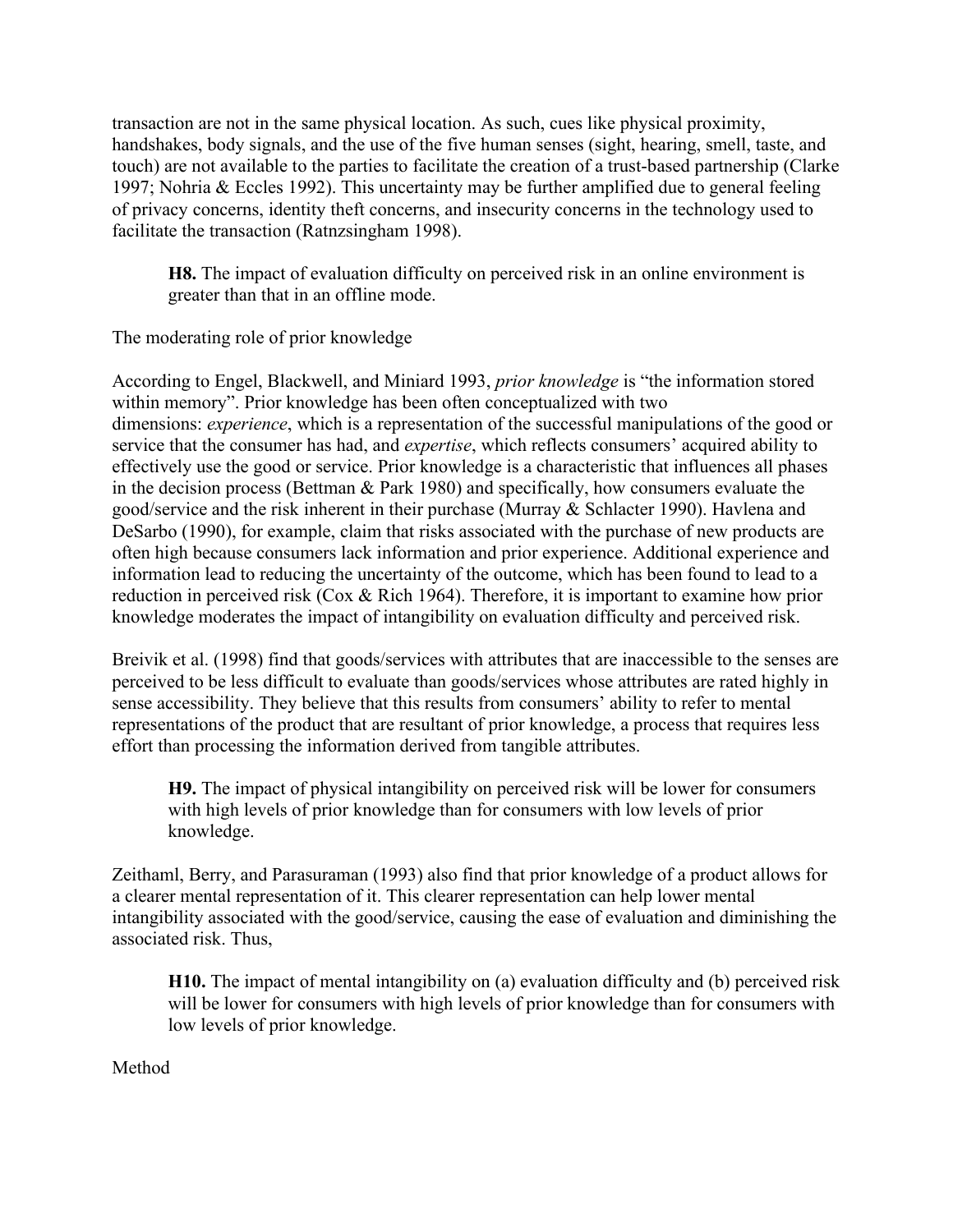### *Stimulus products*

Results from Experiment 1 showed that a haircut service is physically intangible but mentally very tangible. To increase the external validity of our model, in Experiment 2 we intended to choose another service with high degrees of intangibility along its three dimensions. On the basis of this guideline, Internet browsers was selected to replace haircuts as a service with high level of both generality and mental intangibility. Therefore, the new set of goods/services in Experiment 2 was characterized by varying degrees of intangibility: jeans and computers were thought of highly tangible goods, while compact discs were considered to be less tangible goods. Pizzeria dinners were regarded as a tangible service, whereas Internet browsers and checking accounts were believed to be intangible services.

### *Survey instrument*

Two versions of the questionnaire were used, each dealing with three of the six products in order to minimize respondent fatigue. To reduce order effects, two versions of each questionnaire were used with the products presented in a reverse order. These four versions were used for both online and offline purchases, with the word *online* (e.g., *online* purchase of jeans) and the word *store* (e.g., *music store* for a CD purchase) clearly specified in the instructions and in the body of the questions where appropriate; thus yielding a total of eight different versions (approximately an equal number of each). The questionnaires were divided into four subsections. The first three examined the consumer perceptions for the three different good/service classes. Each section dealt with the consumer perceptions of one good/service. The fourth section (common to all eight versions) was included to gather general demographic information about each respondent.

### *Sampling procedure*

The population consisted of undergraduate and graduate-level students. Participation was on a voluntary basis. A total of 783 self-administered questionnaires were distributed in classes at a northeastern university. Surveys were collected immediately upon completion (53.6% females, 46.4% males), each dealing with three categories of goods and/or services. Because, in testing the general model, we were interested in the aggregated responses to each product, this became the unit of analysis and the sample size was then  $2,349$  $2,349$  $2,349$  responses.<sup>3</sup> After removing 39 cases with missing variables, we further discarded 5 outliers from this study because they met the following two conditions simultaneously: (a) They gave the largest contribution to normalized multivariate kurtosis, and (b) They changed the estimates of the model after being removed. Therefore, the final analysis included the remaining 2,305 observations. Demographic data revealed that the sample had similar education level (92% undergraduate students), and age (94% between 20 and 25 years).

<span id="page-11-0"></span><sup>&</sup>lt;sup>3</sup> Since the same respondents were asked to evaluate multiple product categories, there might be a potential nonindependence problem. To correct the possible bias in the model estimation process, within-respondent intraclass correlations were first calculated and used to purify the measured items and the Bonferroni adjustment method was then applied to claim the significant estimates in order to decrease the chance of making a Type I error.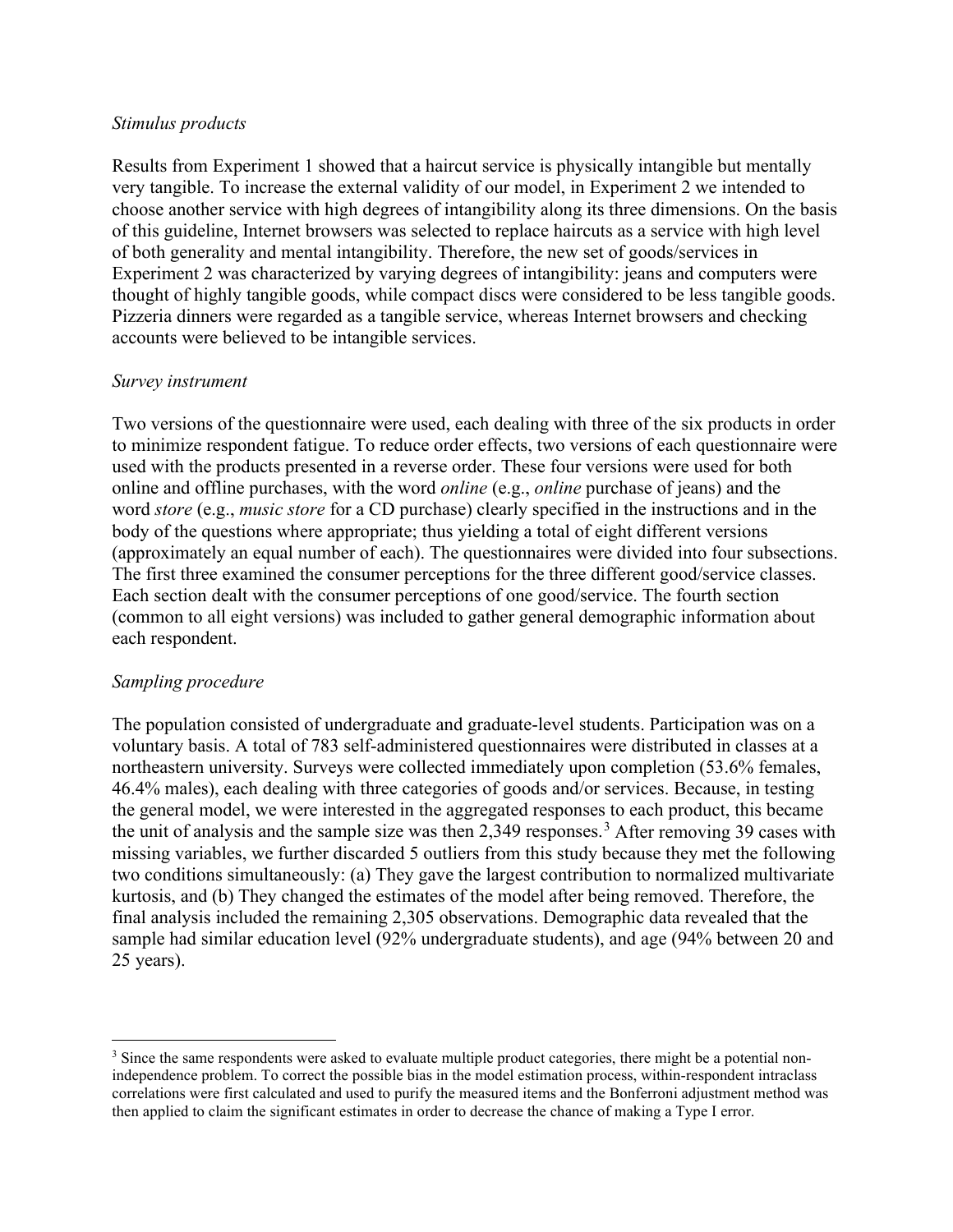### *Measurement*

The *intangibility* scale in Experiment 1 was used and the generality scale was modified to more adequately reflect the conceptual definition of generality (i.e., products are perceived as general if consumers cannot refer precisely to identifiable definitions, features, and/or outcomes). The same items of *evaluation difficult,* as used in Experiment 1, were applied in Experiment 2. Five different types of *perceived risk*, originally developed by Stone and Gronhaug (1993), were used in this investigation: financial, time, performance, social, and psychological risks. Since our purpose is not to examine specific elements of PR but to view the role of PR in this broader context, means of these five kinds of risks were used as indicators of perceived risk in our model. *Prior knowledge* was included as a moderator in this study. Prior knowledge was drawn from earlier studies by Park, Mothersbaugh, and Feick (1994), who developed an interesting scale of knowledge to differentiate experience (i.e., past encounters with the product category) and subjective knowledge (i.e., what the consumer thinks s/he knows about the product category). Besides, two additional items were used from Oliver and Bearden (1983) comprehensive research in order to put emphasis on the fact that the measure of knowledge was global. A composite score of prior knowledge for each subject was calculated. The median split method (median  $= 5.00$ ) was applied to divide the subjects into high-versus low-knowledge groups. Table 2 summarized the items used to measure these related constructs.

| Factors/measures <sup>a</sup>                                                                                                                                  | Alpha ( $off$ /on <sup>d</sup> ) |
|----------------------------------------------------------------------------------------------------------------------------------------------------------------|----------------------------------|
| Physical intangibility (Phy-Int) <sup>b</sup>                                                                                                                  | .945/.947                        |
| phyl This item is very easy to see and touch.                                                                                                                  |                                  |
| phy2 I can physically grasp this item.                                                                                                                         |                                  |
| phy3 This item is very physically tangible.                                                                                                                    |                                  |
| Generality (Gen-Int) <sup>b</sup>                                                                                                                              | .907/.925                        |
| gen3 It is easy to describe many features related to this item.                                                                                                |                                  |
| gen1 I could easily explain many features associated with this item.                                                                                           |                                  |
| gen2 It is not difficult to give a precise description of this item.                                                                                           |                                  |
| Mental Intangibility (Men-Int) <sup>b</sup>                                                                                                                    | .789/.800                        |
| men1 I need more information about <i>this item</i> to get a clear idea (image) of what it is.                                                                 |                                  |
| men2 This is a difficult product to think about.                                                                                                               |                                  |
| men3 This is not the sort of product that is easy to picture.                                                                                                  |                                  |
| Evaluation difficulty (ED)                                                                                                                                     | .945/.952                        |
| Given that I have to buy <i>an item</i> in a store ("the Internet" in the online environment), choosing<br>among the available brands will be                  |                                  |
| ed1 very difficult $(1) \rightarrow$ very easy $(9)$                                                                                                           |                                  |
| ed2 very problematic $(1) \rightarrow$ not problematic at all $(9)$                                                                                            |                                  |
| ed3 very complex $(1) \rightarrow$ very simple $(9)$                                                                                                           |                                  |
| ed4 very complicated $(1) \rightarrow$ not complicated at all $(9)$                                                                                            |                                  |
| Perceived risk <sup>c</sup>                                                                                                                                    | .838/.822                        |
| pr1 (i.e., mean score of Financial Risk)                                                                                                                       |                                  |
| (1) If I bought an item for myself within the next twelve months, I would be concerned that<br>the financial investment I would make would <i>not</i> be wise. |                                  |
| (2) Purchasing this item could involve important financial losses.                                                                                             |                                  |
| (3) If I bought an item for myself within the next twelve months, I would be concerned that I<br>would not get my money's worth.                               |                                  |

|  |  |  |  |  |  |  | <b>Table 2.</b> Results of the exploratory factor analysis for Experiment 2 |
|--|--|--|--|--|--|--|-----------------------------------------------------------------------------|
|--|--|--|--|--|--|--|-----------------------------------------------------------------------------|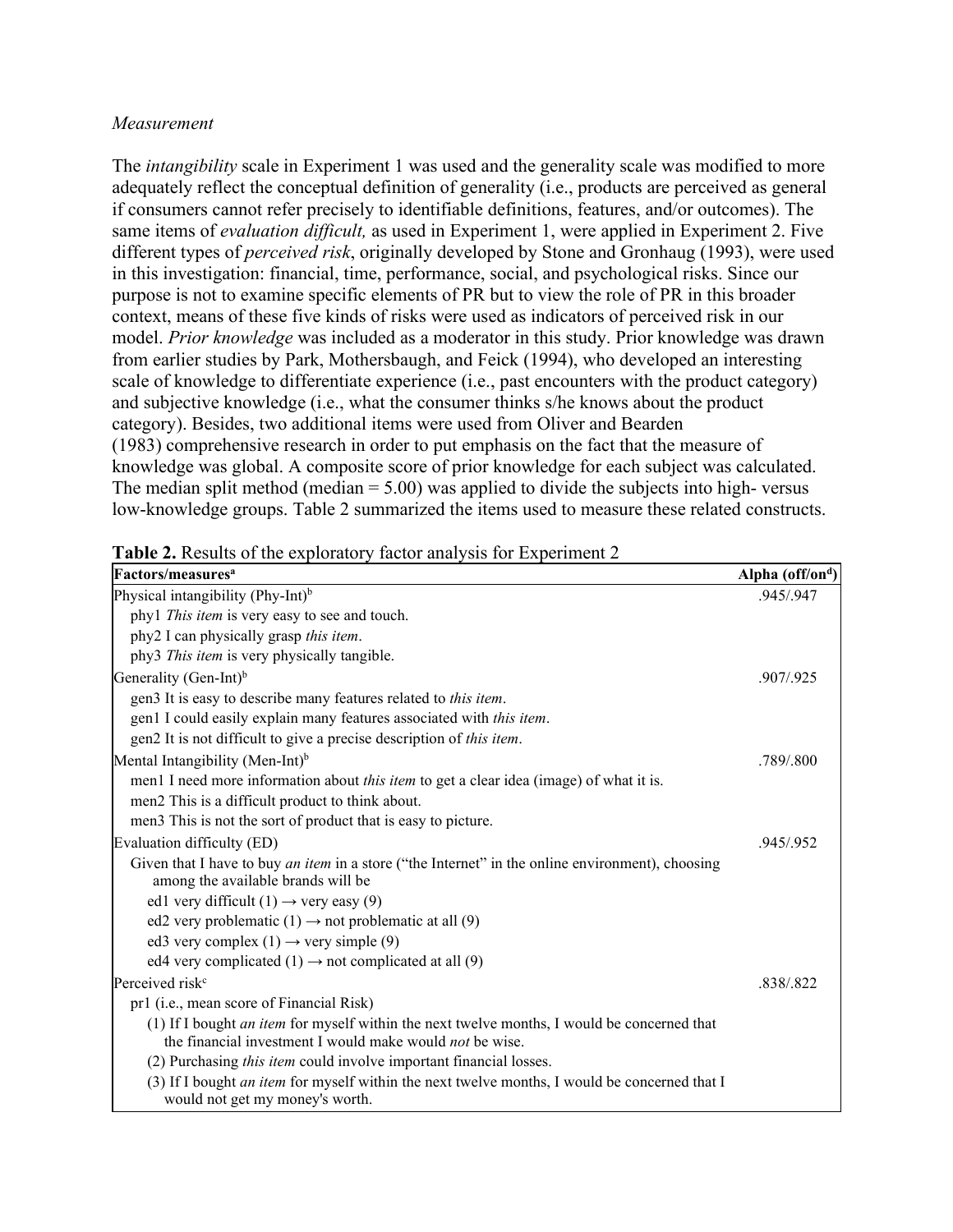| Factors/measures <sup>a</sup>                                                                                                                                                       | Alpha ( $off/ond$ ) |
|-------------------------------------------------------------------------------------------------------------------------------------------------------------------------------------|---------------------|
| pr2 (i.e., mean score of Time Risk)                                                                                                                                                 |                     |
| (1) Purchasing an item could lead to an inefficient use of my time.                                                                                                                 |                     |
| (2) Purchasing an item could involve important time losses.                                                                                                                         |                     |
| (3) The demands on my schedule are such that purchasing an item concerns me, because it<br>could create even more time pressures on me that I do not need.                          |                     |
| pr3 (i.e., mean score of Performance Risk)                                                                                                                                          |                     |
| (1) If I were to purchase <i>an item</i> within the next twelve months, I would become concerned<br>that the item will not provide the level of benefits that I would be expecting. |                     |
| (2) As I consider the purchase of an item soon, I worry about whether it will really "perform"<br>as well as it is supposed to.                                                     |                     |
| (3) The thought of purchasing an item causes me to be concerned for how really reliable that<br>product will be.                                                                    |                     |
| pr4 (i.e., mean score of Psychological Risk)                                                                                                                                        |                     |
| (1) The thought of purchasing an item gives me a feeling of unwanted anxiety.                                                                                                       |                     |
| (2) The thought of purchasing an item makes me feel psychologically uncomfortable.                                                                                                  |                     |
| (3) The thought of purchasing an item causes me to experience unnecessary tension.                                                                                                  |                     |
| pr5 (i.e., mean score of Social Risk)                                                                                                                                               |                     |
| (1) If I bought an item, I think I would be held in higher esteem by my friends.                                                                                                    |                     |
| (2) If I bought an item, I think I would be held in higher esteem by my family.                                                                                                     |                     |
| (3) The thought of purchasing an item causes me to experience unnecessary tension.                                                                                                  |                     |
| Knowledge                                                                                                                                                                           | .874/.886           |
| knowl Compared with my friends and acquaintances, my knowledge of <i>items</i> is: $(1 = \text{ weaker to})$<br>$9 =$ stronger).                                                    |                     |
| know2 In general, my knowledge of <i>items</i> is: $(1 = \text{very weak to } 9 = \text{very strong}).$                                                                             |                     |
| know3 Would you consider yourself informed or uninformed about <i>items</i> : $(1 = \text{very informed to}$<br>$9 =$ very uninformed)?                                             |                     |
| know4 Compared with experts in that area, my knowledge of <i>items</i> is $(1 = \text{ weaker to})$<br>$9 =$ stronger).                                                             |                     |
| know5 The information search I have performed on <i>items</i> is: $(1 = \text{very weak to } 9 = \text{very})$<br>thorough).                                                        |                     |
| know6 I "use" this <i>item</i> : $(1 =$ never to $9 =$ very often).                                                                                                                 |                     |
| know $7 \text{ I}$ don't have much experience making this kind of decision: $(1 = \text{strongly disagree to})$<br>$9 =$ strongly agree).                                           |                     |
| <sup>a</sup> The term "item" was replaced with the appropriate term (good or service) in the questionnaires.                                                                        |                     |

<sup>b</sup> These scales were measured on a 9-point Likert-type scale (strongly disagree to strongly agree).

<sup>c</sup> The means of each type of risks were used as indicators of a global measure of perceived risk.

<sup>d</sup> Off/on: offline sub-sample/online sub-sample.

## Results

# *Initial analysis*

Since the same respondents were asked to evaluate multiple product categories, the withinrespondent intraclass correlations across products for each measured item of the six constructs were calculated to evaluate the severity of the possible non-independence problem. Results showed that most of the correlations were between .087 and .198, with only two larger than .198. Therefore, these two items were discarded from the pool of measures before factor analyses were conducted to further remove the items with poor loadings on the respective factors  $(\leq 0.50)$ and/or those loadings on multiple factors (cross-loadings > 0.40) (Pedhazur & Schmelkin 1991).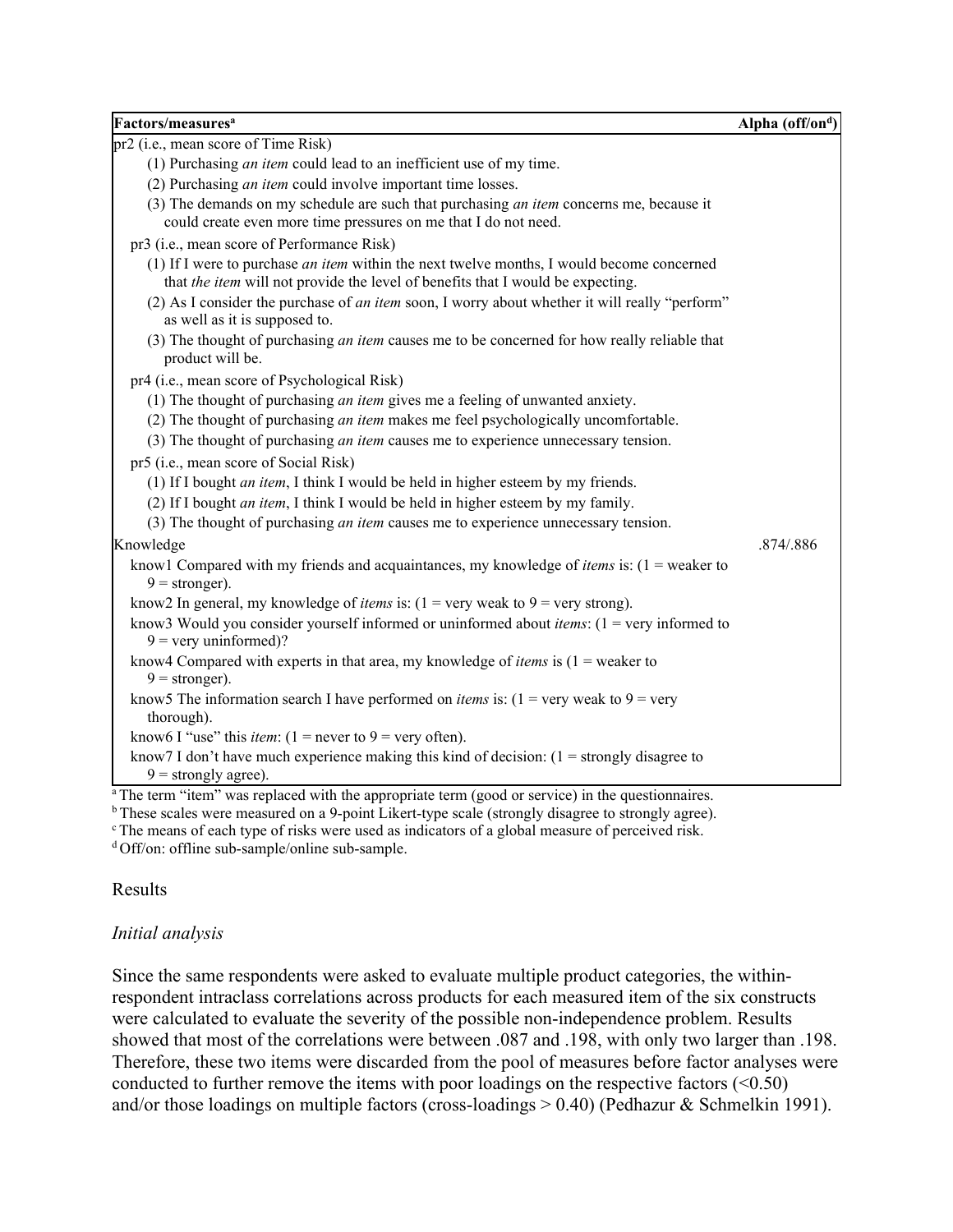The results provided six distinct factors, jointly explaining 83.52% and 85.17% of the variance for the offline and the online sample, respectively. The mean score of social risk had poor loadings on the respective factor  $\leq 50$ ) and was dropped from the perceived risk construct. As shown in Table 2, all the extracted factors have strong reliabilities, with all Cronbach's alphas above the 0.70 (Nunnally 1978).

An additional effort was made to overcome the possible bias in the model estimation process. Specifically, the alpha for significance was set at  $.05/3 = .017$  rather than  $.05$  because of the Bonferroni adjustment, which was applied to make it harder to claim a significant estimate and in so doing decreased the chance of making a Type I error.

### *Structural models[4](#page-14-0)*

A joint model for the proposed intangibility—ED–PR relationship was first tested with all observations ( $N = 2305$ ). This model fitted the data very well, with  $\chi^2(108) = 496.1$ ,  $P < .001$ ,  $\chi^2/df = 4.6$ , NFI = 0.98, CFI = 0.99, and AOSR = 0.039. An investigation into the patterns of estimates showed a perfect replication of what we found in Experiment 1, even though we used different types of risks as indicators of perceived risk in this experiment. Specifically, mental intangibility was found to be directly associated with both ED  $(.102, p < .001)$  and PR  $(0.161, p \le 0.001)$ , whereas generality had a direct influence on ED (.277,  $p \le 0.001$ ) and an indirect influence on PR via ED, with a significant positive relation from ED to PR  $(.413, p < .001)$ . For the negative effect of physical intangibility on PR, Experiment 2 brought an extra evidence for this relationship (−.062, *p* < .017). Taken together, the results of Experiment 2 exactly replicated those of Experiment 1; thereby strongly supporting for H2, H3, and H4, and partially supporting for H1, as indicated in Fig. 2.

A series of analyses via the EQS program were performed to test whether the proposed framework is invariant across offline/online purchasing modes and/or between high- and lowknowledge consumers. Prior to model invariance tests across groups, it is customary to first establish separate baseline models for each group. Then two additional levels of constraints (i.e., measurement and structural) were introduced to test their equality simultaneously (Byrne 1994).

### *Offline and online baseline models*

Following the procedure recommended by Byrne (1994), two baseline structural models were tested, one for the offline condition ( $n = 1156$ ) and the other for the online mode ( $n = 1149$ ). These models, along with corresponding fit indices and standardized parameter estimates were depicted in Fig. 3. For the offline model, the overall goodness-of-fit was excellent  $(\chi^2/df = 3.9)$ and CFI = 0.98). Similar results were found for the overall fit of the online model  $(\chi^2/df = 2.8)$ and  $CFI = 0.99$ ). In both offline and online conditions, all measurement model paths were significant and four out of seven causal paths were significant and in the hypothesized direction. Overall, the standardized results of these models were very good.

<sup>&</sup>lt;sup>4</sup> The estimation of the measurement model showed an excellent fit of our data:  $\chi^2/df = 2.8$ , AOSR = 0.03,

<span id="page-14-0"></span> $NFI = 0.99$ , and  $CFI = 0.99$ . Convergent and discriminant validity of the intangibility dimensions for both online and offline modes were tested following a procedure suggested by Fornell and Larcker (1981). Detailed results can be obtained from the second author.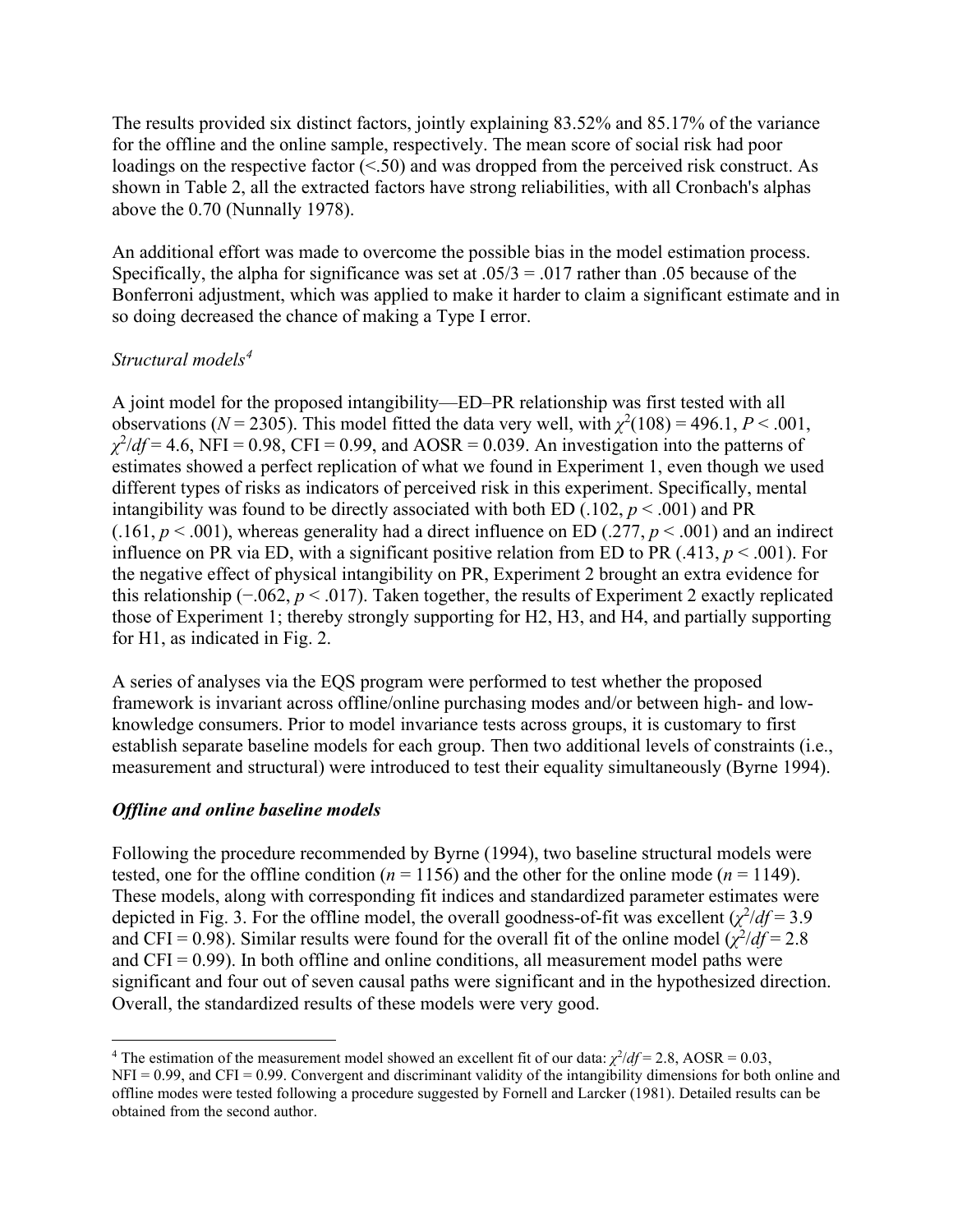Offline ( $N=1156$ )

Online ( $N = 1149$ )



**EQS Model<sup>c</sup>**:  $\chi^2(108) = 366.1 \text{ p} < .001 \chi^2/\text{df} = 3.9$  $NFI = 0.98$  CFI = 0.98  $AOSR = 0.028$ 



**EQS Model:**  $\chi^2(108) = 299.7 \text{ p} < .001 \chi^2/\text{df} = 2.8$  $NFI = 0.98$  CFI = 0.99  $AOSR = 0.022$ 

Note:

- Phy-Int = Physical Intangibility, Gen-Int = Generality, Men-Int = Mental Intangibility, ED = Evaluation a Difficulty, PR = Perceived Risk.
- Standardized solution estimates were presented. Dashed lines indicated non-significant paths. The alpha for b significance was set at .05/3=.017 rather than .05 because of the Bonferroni adjustment.
- Good model fit is indicated when 1) the average off-diagonal standardized residuals (AOSR) approaches  $\mathbf c$ zero, 2) normed fit index (NFI) and comparative fit index (CFI) are more than 0.90 (Bentler 1992), and 3) standardized  $\chi^2$  ( $\chi^2$ /df) values are smaller than 5 (Taylor & Todd 1995).

Fig. 3. Offline and Online Baseline Models.<sup>a,b</sup>

#### *High- and low-knowledge baseline models*

Results of the analysis, as shown in Fig. 4, indicated an excellent fit of the proposed model for high- and low-knowledge consumers across the offline context (high-knowledge:  $\chi^2/df = 2.1$  and  $CFI = 0.98$ ; low-knowledge:  $\chi^2/df = 2.2$  and  $CFI = 0.98$ ) and the online context (high-knowledge:  $\chi^2/df = 2.0$  and CFI = 0.99; low-knowledge:  $\chi^2/df = 1.9$  and CFI = 0.99). All measurement paths in these four models were significant, each with four out of seven significant structural paths. The difference between high- and low-knowledge models in each purchasing mode will be discussed later.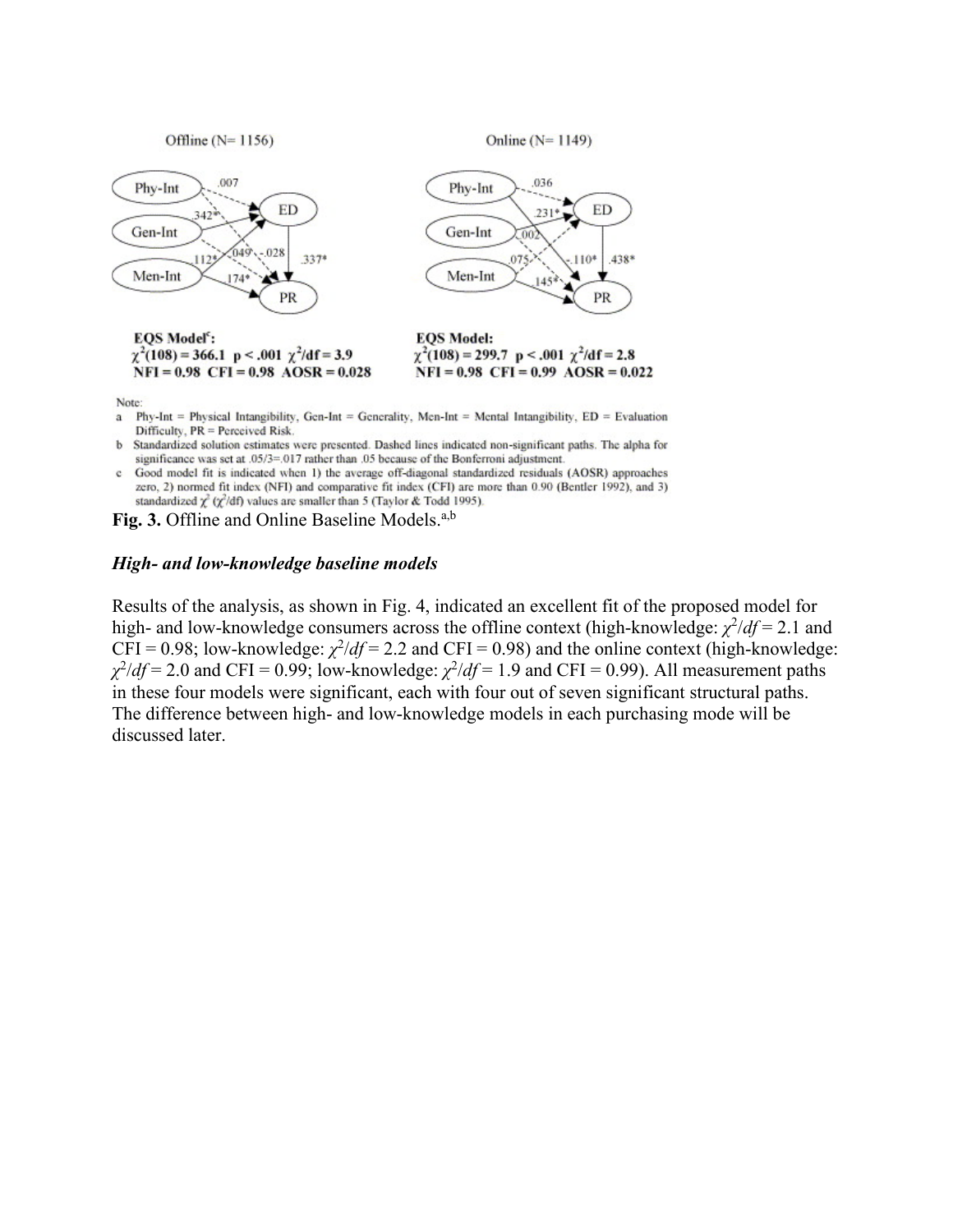### **Offline Purchasing Environment**

High levels of prior knowledge ( $N = 568$ )





Low levels of prior knowledge ( $N = 588$ )

**EQS Model:**  $\chi^2(108) = 223.2 \text{ p} < .001 \chi^2/\text{df} = 2.1$  $NFI = 0.97 CFI = 0.98 AOSR = 0.028$  **EQS Model:**  $\chi^2(108) = 239.8 \text{ p} < .001 \chi^2/\text{df} = 2.2$  $NFI = 0.97$  CFI = 0.98  $AOSR = 0.030$ 

#### **Online Purchasing Environment**

High levels of prior knowledge ( $N = 559$ )

020 Phy-Int ED Gen-Int  $411*$ Men-Int PR



Low levels of prior knowledge ( $N = 590$ )

076

Phy-Int

**EQS Model:**  $\chi^2(108) = 210.9 \text{ p} < .001 \text{ \chi}^2/\text{df} = 2.0$  $NFI = 0.97 CFI = 0.99 AOSR = 0.029$ 

 $\chi^2(108) = 207.8 \text{ p} < .001 \chi^2/\text{df} = 1.9$  $NFI = 0.97$  CFI = 0.99  $AOSR = 0.024$ 

Note:

Phy-Int = Physical Intangibility, Gen-Int = Generality, Men-Int = Mental Intangibility,  $ED = Evaluation$  $\mathbf{a}$ Difficulty, PR = Perceived Risk.

Standardized solution estimates were presented. Dashed lines indicated non-significant paths. The alpha for significance was set at .05/3=.017 rather than .05 because of the Bonferroni adjustment.

Good model fit is indicated when 1) the average off-diagonal standardized residuals (AOSR) approaches zero, 2) normed fit index (NFI) and comparative fit index (CFI) are more than 0.90 (Bentler 1992), and 3) standardized  $\chi^2$  ( $\chi^2$ /df) values are smaller than 5 (Taylor & Todd 1995).

**Fig. 4.** High- and Low-knowledgeable Consumers Baseline Models.

#### *Testing hypotheses 5, 6, 7, and 8*

We predicted that the strength of (1) the influence of the intangibility dimensions on ED and PR, and (2) the relationship between ED and PR would be different across online and offline conditions. Looking back at Fig. 3, we found that the offline model and the online model were different in two paths. Specifically, physical intangibility had a significant impact on PR in an online condition (−.110, *p* < .001); however, such relationship was not statistically significant in an offline environment (−.028, *p* > .15); thus, lending strong support for H5. The other difference was for the mental intangibility–ED relationship, with a significant path showing up in the offline mode (.112,  $p < .001$ ) but no such link in the online mode (.075,  $p > .15$ ). Therefore, H7 was supported. To test other hypotheses, we conducted a multiple-group analysis, where we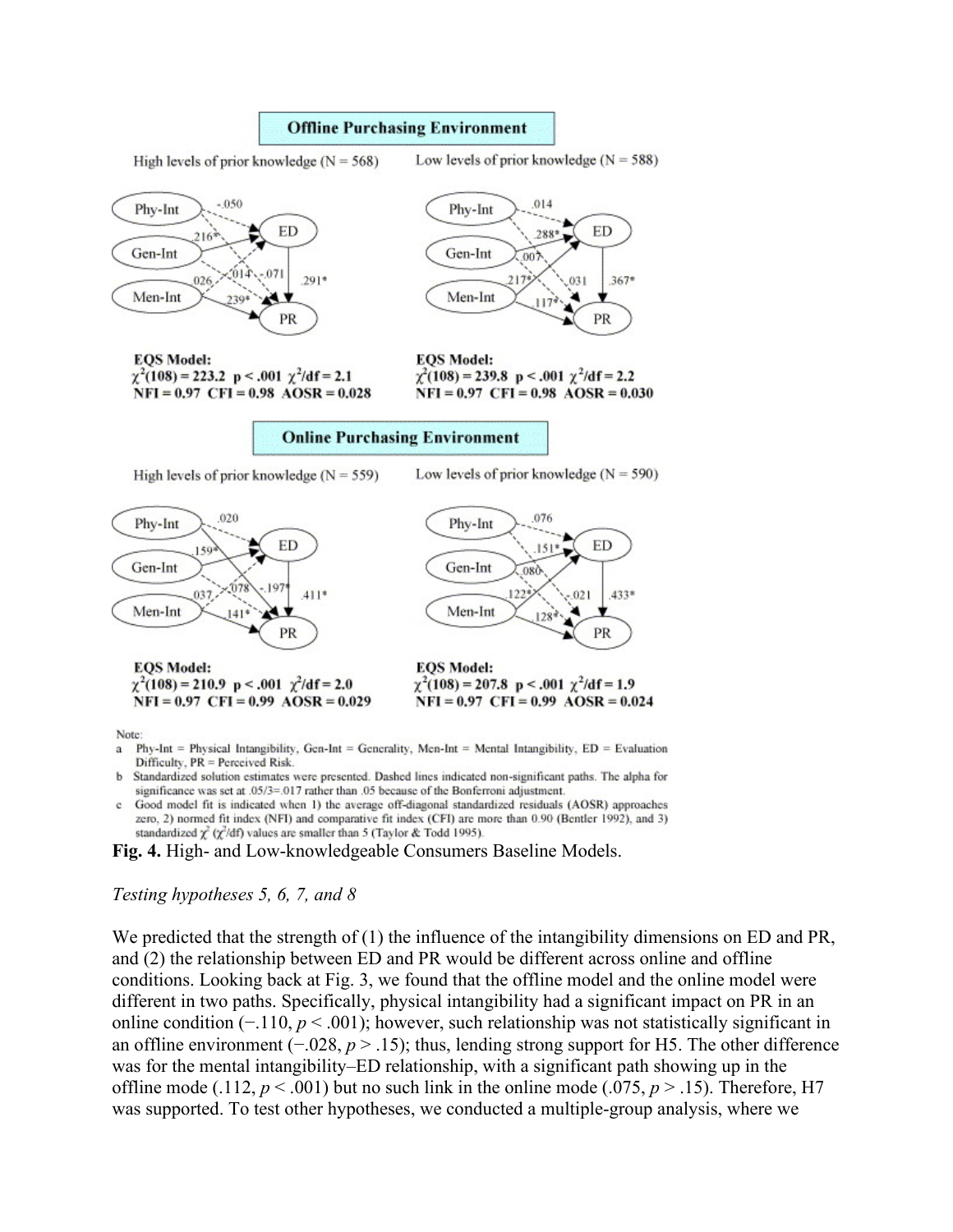tested the equality of both measurement and structural paths across purchasing modes, by imposing equality constraints on common significant parameters of the offline and the online models (Byrne 1994). The results suggested that some aspects of the models were indeed structurally different (see Table 3). Three out of fifteen parameters were found to be noninvariant between the offline and the online models: (1) The path between generality and ED latent factors  $(\chi^2 = 6.11, p < .015)$ , (2) The path between ED and PR latent factors ( $\chi^2 = 6.18, p < .015)$ , and (3) The path between the fourth measurement pr4 and the latent construct PR ( $\chi^2$  = 20.41, *p* < .001). The first two noninvariances were consistent with our H6 (Offline: .342 vs. Online: .231) and H8 (Offline: .337 vs. Online: .438), respectively; thus lending strong support for these two hypotheses.

| Path <sup>a</sup>                                                                     | $\chi^2$ | $p$ -value <sup>b</sup> | Path <sup>a</sup>        | $\chi^2$ | <i>p</i> -value <sup>b</sup> |  |  |
|---------------------------------------------------------------------------------------|----------|-------------------------|--------------------------|----------|------------------------------|--|--|
| $phy-int2 \rightarrow Phy-Int$                                                        | 1.05     | .311                    | $ed4 \rightarrow ED$     | .23      | .631                         |  |  |
| $phy-int3 \rightarrow Phy-Int$                                                        | .99      | .320                    | $pr2 \rightarrow PR$     | .18      | .670                         |  |  |
| gen-int2 $\rightarrow$ Gen-Int                                                        | .26      | .610                    | $pr3 \rightarrow PR$     | 1.22     | .270                         |  |  |
| gen-int $3 \rightarrow$ Gen-Int                                                       | .04      | .848                    | $pr4 \rightarrow PR$     | 20.41    | .000                         |  |  |
| men-int $2 \rightarrow$ Men-Int                                                       | .04      | .852                    | Gen-Int $\rightarrow$ ED | 6.11     | .016                         |  |  |
| men-int $3 \rightarrow$ Men-Int                                                       | .16      | .658                    | Men-Int $\rightarrow$ PR | .23      | .630                         |  |  |
| $ed2 \rightarrow ED$                                                                  | 3.68     | .063                    | $ED \rightarrow PR$      | 6.18     | .013                         |  |  |
| $ed3 \rightarrow ED$                                                                  | .22      | .641                    |                          |          |                              |  |  |
| Fit indices of the invariance test <sup>c</sup>                                       |          |                         |                          |          |                              |  |  |
| $\chi^2(230) = 708.51, p < .001; \chi^2/df = 3.1; \text{NFI} = .98; \text{CFI} = .98$ |          |                         |                          |          |                              |  |  |

**Table 3.** Testing the invariance of paths between offline and online models

<sup>a</sup> Phy-Int: physical intangibility, Gen-Int: generality, Men-Int: mental intangibility, PR: perceived risk, ED: evaluation difficulty. Numbers referred to the position of the manifested item in each latent construct. <sup>b</sup> Shaded areas indicated significant difference between the pair of causal paths. The alpha for significance was set at  $.05/3 = .017$  rather than 0.05 because of the Bonferroni adjustment.

<sup>c</sup> Good model fit is indicated when normed fit index (NFI) and comparative fit index (CFI) are more than 0.90 (Bentler 1992) and standardized  $\chi^2$  ( $\chi^2$ /*df*) values are smaller than 5 (Taylor & Todd 1995).

### *Hypotheses 9 and 10*

It was hypothesized that the impact of physical intangibility and mental intangibility on ED and PR would be moderated by consumers' prior knowledge of the good/service. In the offline purchasing situation, as shown in Fig. 4, mental intangibility had a significant influence on ED for consumers with low levels of prior knowledge  $(.217, p \le .001)$ , but no such significant effect was found for consumers with high levels of prior knowledge (.026,  $p > 0.15$ ); therefore, H10 was supported. The path from physical intangibility to PR, however, was found to be statistically insignificant for both high- and low-knowledge models in the offline mode even though the estimates were in the hypothesized direction (high-knowledge: −.071, *p* > .15; low-knowledge: .031,  $p > 0.15$ ; therefore, H9 was partially supported. This insignificant relationship between physical intangibility and PR was probably due to the dominant impact of mental intangibility (high-knowledge: .239 on PR, *p* < .001; low-knowledge: .217 on ED and .117 on PR, *p* < .001). It showed that physical dimension of a product might not be enough to compensate for a lack of a clear mental representation. To further make group comparisons, we conducted a multiplegroup analysis to test the equality of the common significant paths across high- and lowknowledge models for the offline purchasing condition. Consistent with our expectations, results (see Table 4) revealed that measurement loadings were invariant while two structural paths were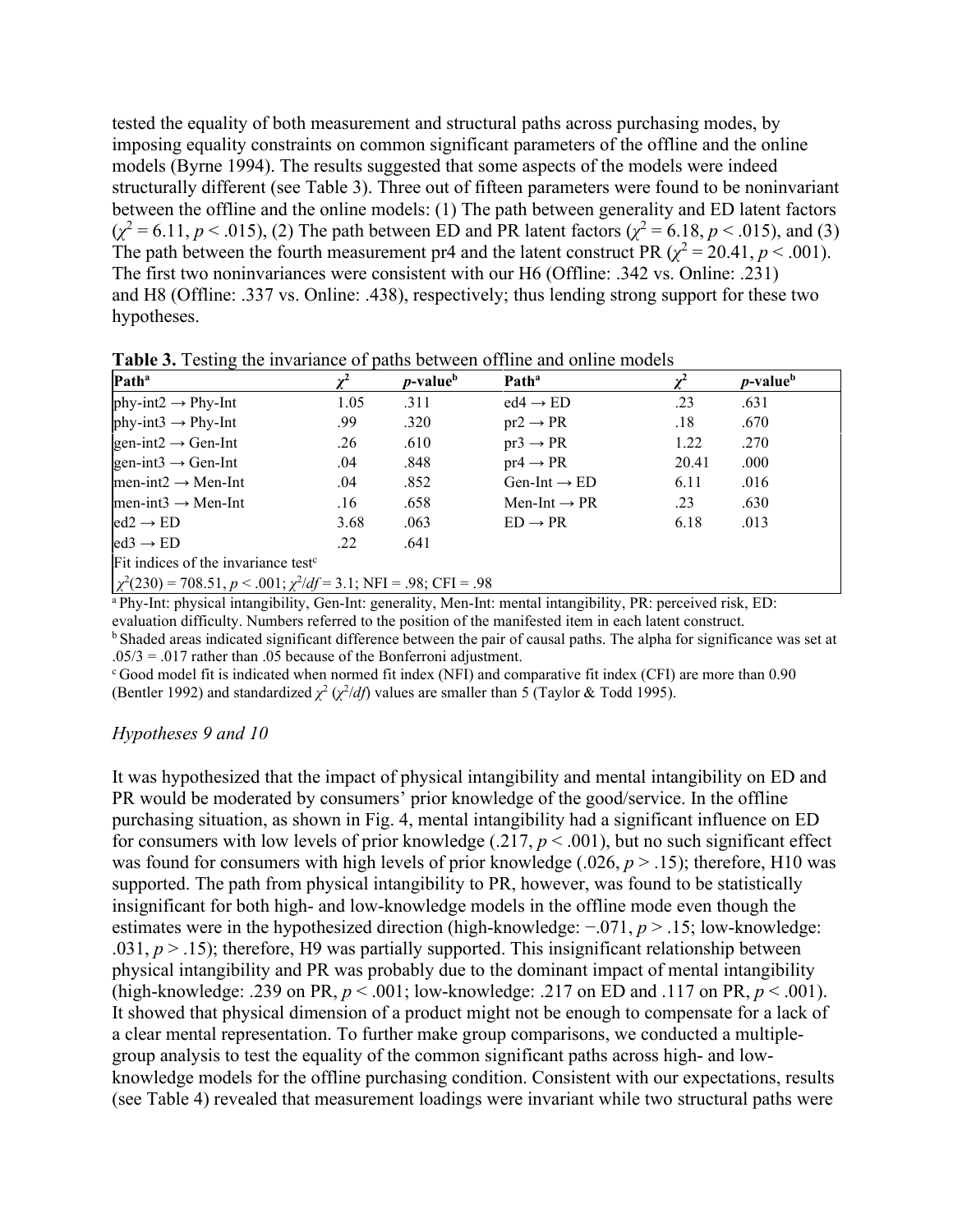different across these two models: (1) the path between mental intangibility and PR latent factors  $(\chi^2 = 8.47, p < .010)$ , and (2) the path between ED and PR latent factors ( $\chi^2 = 6.12, p < .015$ ); thereby providing further support for H10.

| Path <sup>a</sup>                                                                     | $\chi^2$ | $p$ -value $b$ | Path <sup>a</sup>        | $\chi^2$ | <i>p</i> -value <sup>b</sup> |  |  |
|---------------------------------------------------------------------------------------|----------|----------------|--------------------------|----------|------------------------------|--|--|
| Offline                                                                               |          |                |                          |          |                              |  |  |
| $phy-int2 \rightarrow Phy-Int$                                                        | .25      | .617           | $ed4 \rightarrow ED$     | 2.29     | .130                         |  |  |
| $phy-int3 \rightarrow Phy-Int$                                                        | 3.09     | .079           | $pr2 \rightarrow PR$     | .28      | .600                         |  |  |
| gen-int $2 \rightarrow$ Gen-Int                                                       | .091     | .763           | $pr3 \rightarrow PR$     | $.02\,$  | .901                         |  |  |
| $gen-int3 \rightarrow Gen-Int$                                                        | 4.93     | .026           | $pr4 \rightarrow PR$     | .03      | .865                         |  |  |
| men-int $2 \rightarrow$ Men-Int                                                       | 1.04     | .307           | Gen-Int $\rightarrow$ ED | 2.29     | .130                         |  |  |
| men-int $3 \rightarrow$ Men-Int                                                       | 1.45     | .228           | Men-Int $\rightarrow$ PR | 8.47     | .004                         |  |  |
| $ed2 \rightarrow ED$                                                                  | .94      | .332           | $ED \rightarrow PR$      | 6.12     | .014                         |  |  |
| $ed3 \rightarrow ED$                                                                  | .51      | .477           |                          |          |                              |  |  |
| Fit indices of the invariance test <sup>c</sup>                                       |          |                |                          |          |                              |  |  |
| $\chi^2(235) = 497.34, p < .001; \chi^2/df = 2.1; \text{NFI} = .97; \text{CFI} = .98$ |          |                |                          |          |                              |  |  |
| Online                                                                                |          |                |                          |          |                              |  |  |
| $phy-int2 \rightarrow Phy-Int$                                                        | 3.86     | .050           | $ed4 \rightarrow ED$     | .64      | .423                         |  |  |
| $phy-int3 \rightarrow Phy-Int$                                                        | 6.37     | .012           | $pr2 \rightarrow PR$     | .44      | .507                         |  |  |
| gen-int $2 \rightarrow$ Gen-Int                                                       | .17      | .678           | $pr3 \rightarrow PR$     | .90      | .344                         |  |  |
| gen-int $3 \rightarrow$ Gen-Int                                                       | 2.90     | .089           | $pr4 \rightarrow PR$     | .91      | .341                         |  |  |
| men-int $2 \rightarrow$ Men-Int                                                       | 4.59     | .032           | Gen-Int $\rightarrow$ ED | .32      | .570                         |  |  |
| men-int $3 \rightarrow$ Men-Int                                                       | 3.87     | .049           | Men-Int $\rightarrow$ PR | .73      | .393                         |  |  |
| $ed2 \rightarrow ED$                                                                  | 4.05     | .044           | $ED \rightarrow PR$      | .03      | .857                         |  |  |
| $ed3 \rightarrow ED$                                                                  | .03      | .859           |                          |          |                              |  |  |
| Fit indices of the invariance test                                                    |          |                |                          |          |                              |  |  |
| $\chi^2(235) = 457.49, p < .001; \chi^2/df = 1.9; \text{NFI} = .97; \text{CFI} = .99$ |          |                |                          |          |                              |  |  |

**Table 4.** Testing the invariance of paths between high- and low-knowledge models

<sup>a</sup> Phy-Int: physical intangibility, Gen-Int: generality, Men-Int: mental intangibility, PR: perceived risk, ED: evaluation difficulty. Numbers referred to the position of the manifested item in each latent construct. <sup>b</sup> Shaded areas indicated significant difference between the pair of causal paths. The alpha for significance was set at

 $.05/3 = .017$  rather than 0.05 because of the Bonferroni adjustment. <sup>c</sup> Good model fit is indicated when normed fit index (NFI) and comparative fit index (CFI) are more than 0.90 (Bentler 1992) and standardized  $\chi^2$  ( $\chi^2$ /*df*) values are smaller than 5 (Taylor & Todd 1995).

In an online purchasing environment, as indicated in Fig. 4, physical intangibility had a significant negative impact on PR (−.197, *p* < .001) for respondents with high levels of knowledge but not for those with low levels of knowledge (−.021, *p* > .15); thereby lending strong support for H9. Mental intangibility had no significant impact on ED (.037,  $p > .15$ ) for high-knowledge respondents but such relationship was significant for low-knowledgeable subjects  $(.122, p < .001)$ , whereas the effects of mental intangibility on PR were invariant for both groups (high-knowledge: .141 vs. low-knowledge: .128,  $\chi^2 = .73$ ,  $p > .15$ ). Accordingly, H10 was supported. Additional constraints were added to test for equality of the common parameters across high- and low-knowledge models in the online context. In this subsequent test of invariance, all the equality constraints held, except for the path between the third measurement phy3 and the latent construct of physical intangibility ( $\chi^2$  = 6.37, *p* < .015); thus lending support for both H9 and H10 in an online form.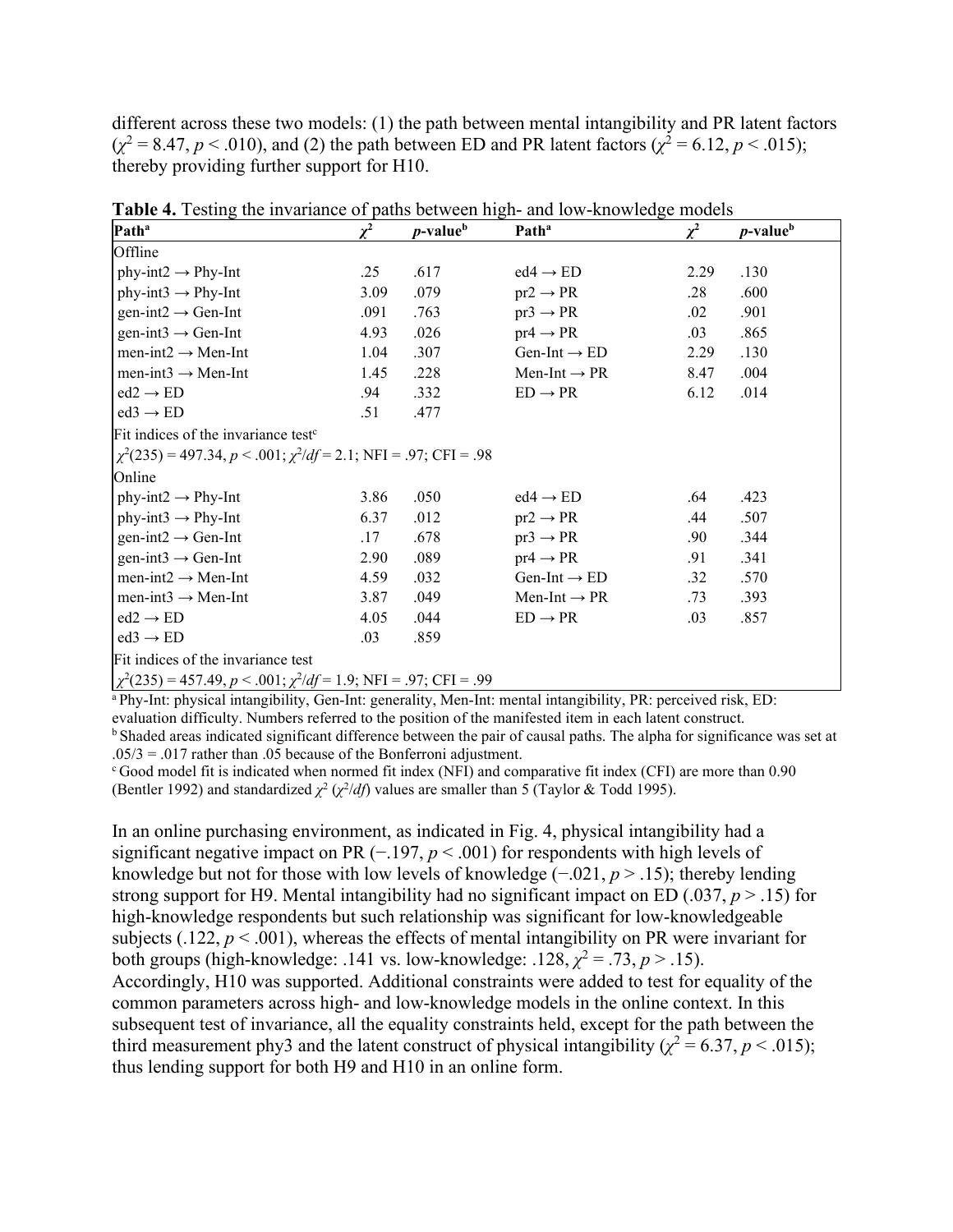Taking the results from both offline and online purchasing modes into account, we concluded that H9 was partially supported, while H10 was strongly supported.

### Discussion

The objective of Experiment 2 was to determine if the results found in Experiment 1 were robust when the types of risks were used as indicators of perceived risk in our framework. By using a set of product stimuli different from Experiment 1 (i.e., Internet browsers was used to replace haircut), the results of Experiment 2 replicated those found in Experiment 1, indicating that three unique dimensions of intangibility exist, and each dimension impacts evaluation difficulty and/or perceived risk in a different way. However, the strength of the intangibility–ED–PR relationship depends on both purchasing environments and consumers' prior knowledge.

Specifically, compared with the traditional bricks-and-mortar retailers, the online purchasing not only reduces the direct influence of generality on ED at a significant level, but also diminishes the impact of mental intangibility on both ED and PR in a dramatic way. These findings provide empirical evidence to show that the Internet, in comparison with the bricks-and-mortar stores, is powerful and efficient in providing, screening, and categorizing appropriate information for consumers to facilitate their evaluation process. This minimizes the effort and reduces the uncertainty in the process of forming the consideration set, as well as making the final purchase decision. In turn, this helps diminish the perceived risk caused by the intangible attributes of the product. However, this does not necessarily mean the overall risk level will be lower in the online versus the offline purchase. In contrast, our model suggests a stronger association between ED and PR in an online versus an offline purchasing. Consistent with our expectations, a review of the mean scores for intangibility dimensions and perceived risk showed that perceived risk was significantly greater for the online versus the offline environments ( $M_{\text{offline}} = 2.87$ ) vs.  $M_{\text{online}} = 3.81$ ,  $t = -12.8$ ,  $p < .001$ ), whereas no significant difference was found in any of the three intangibility scale means across these two purchase situations (all *p*s > .15). These results brought empirical evidence to Cox and Rich's (1964) argument that intangible channels may be perceived riskier than retailers with physical evidence.

This finding also indicates that while intangibility does influence perceived risk in the online environment it is apparent that other factors might be influencing perceived risk as well, relative to the offline environment. Privacy and security concerns may be two of them in driving consumers to perceive higher level of risks in the Internet transactions (Hoffman et al. 1999; Miyazaki & Fernandez 2001) in addition to the fact that virtual shops do not offer as many tangible cues as the traditional bricks-and-mortar stores. To better understand the intangibility– ED–PR model in the online environment it would be appropriate to incorporate privacy, security and other moderators into the model in future research.

As for the physical intangibility–PR relationship, congruent with our expectations, no significant negative association was found between physical intangibility and PR in an offline environment but such relationship existed in an online condition. The lack of a significant relationship between physical intangibility and PR in an offline environment indicated that the effect of physical intangibility may depend on mental intangibility. In particular, with the inclusion of mental intangibility in our offline model (.112 and .174 with ED and PR, respectively), the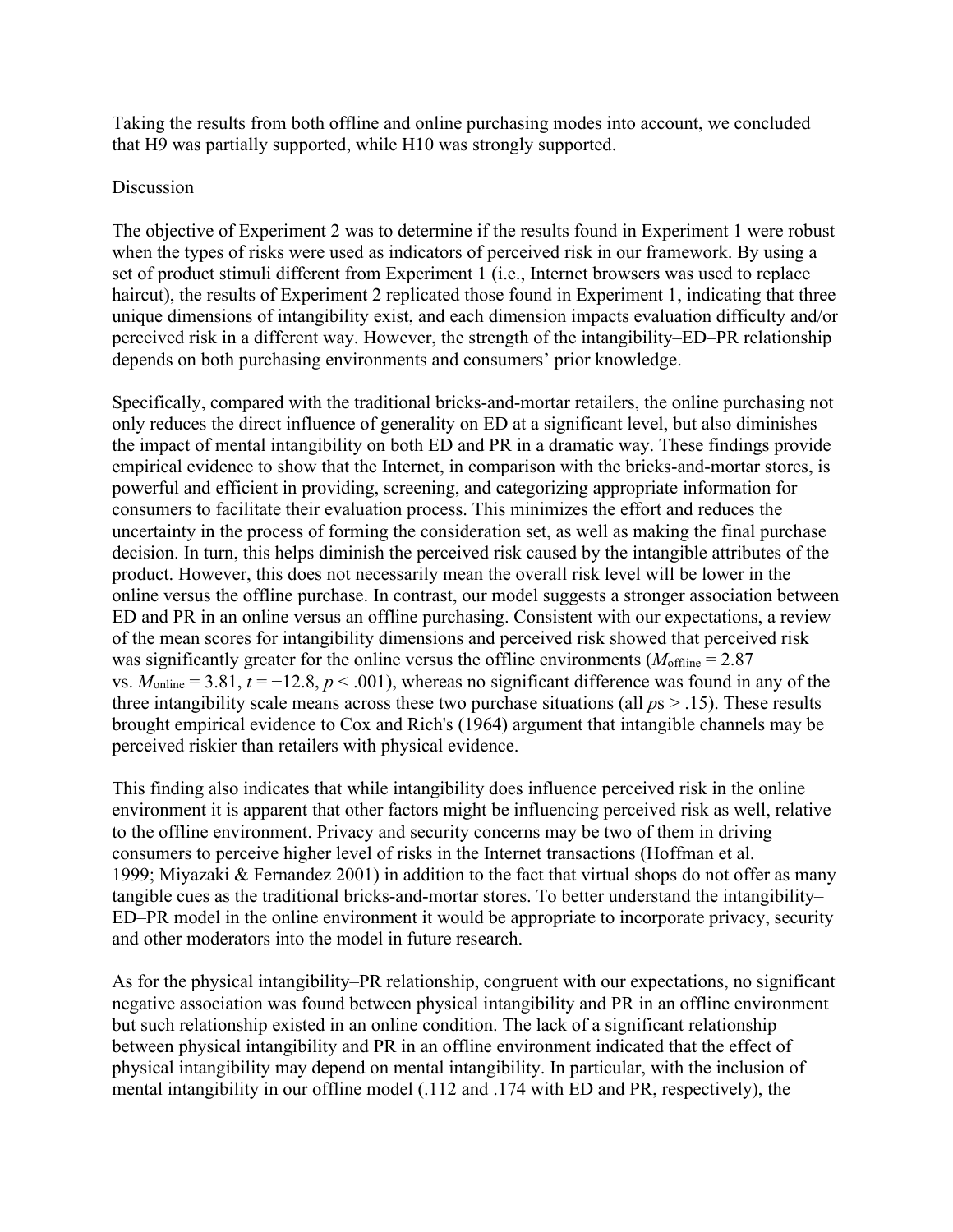physical dimension of a good/service might not be enough to compensate for a lack of a clear mental representation. For example, the fact that a computer has a physical entity that is accessible to the senses does not make evaluation any less difficult if one does not know how the computer works. Thus, it is not surprising to see physical intangibility takes a less influential place in determining the level of PR than does mental intangibility. This explanation can be first demonstrated by the results of the online model, which showed a more influential effect of the physical dimension accompanied by a much weaker impact of the mental dimension on ED, and second by the difference in the causal paths between high- and low-knowledge models, which consistently showed that prior knowledge simultaneously reduces the influence of mental intangibility and increases the influence of physical intangibility on PR in both online and offline purchasing.

In sum, the results of Experiment 2 provide further support of our framework. In addition, they provide an explanation for the asymmetric causal paths found in the intangibility–ED–PR model across purchasing modes and between high- and low- knowledge consumers.

### **General discussion**

This research aims to contribute to recent research in service marketing by documenting the effects of intangibility dimensions of goods/services on evaluation difficulty and perceived risk. Our findings also document significant differences across bricks-and-mortar retailers and the Internet. The results of our research suggest that these differences can be explained by the unique characteristics and functions of these two purchasing media. Moreover, consumers' prior knowledge is of critical importance in attenuating the impact of intangibility on ED and/or PR; thereby providing useful suggestions for marketing practitioners.

### Theoretical implications

Our findings, together with the recent study by Laroche et al. (2001), clearly points to the importance of examining the multidimensional structure of intangibility and its consequences. Although many researchers have studied the impact of intangibility on evaluation difficulty (Murray 1991), and perceived risk (Murray  $&$  Schlacter 1990), they studied them independently and they have not investigated the relationships proposed in this research. Guided by the previous work that explored intangibility either as a unidimensional construct or as a twodimensional construct, we were able to examine the effects of the three separate dimensions of intangibility on ED and PR simultaneously. The results of two experiments showed that mental intangibility has direct impact on both ED and PR, while generality directly influences ED and indirectly influences PR via ED. Physical intangibility was found to slightly reduce PR but not ED; therefore, the previously found effect of physical intangibility on ED (McDougall 1987; McDougall & Snetsinger 1990; Zeithaml 1981) was not supported. This is quite logical because when mental intangibility has a dominant impact on ED, the physical dimension of a good/service may not be enough to compensate for a lack of a clear mental representation. Consistent with our explanation, physical intangibility showed a weak but significantly negative impact on perceived risk in the online environment, where the impact of mental intangibility on ED was not strong.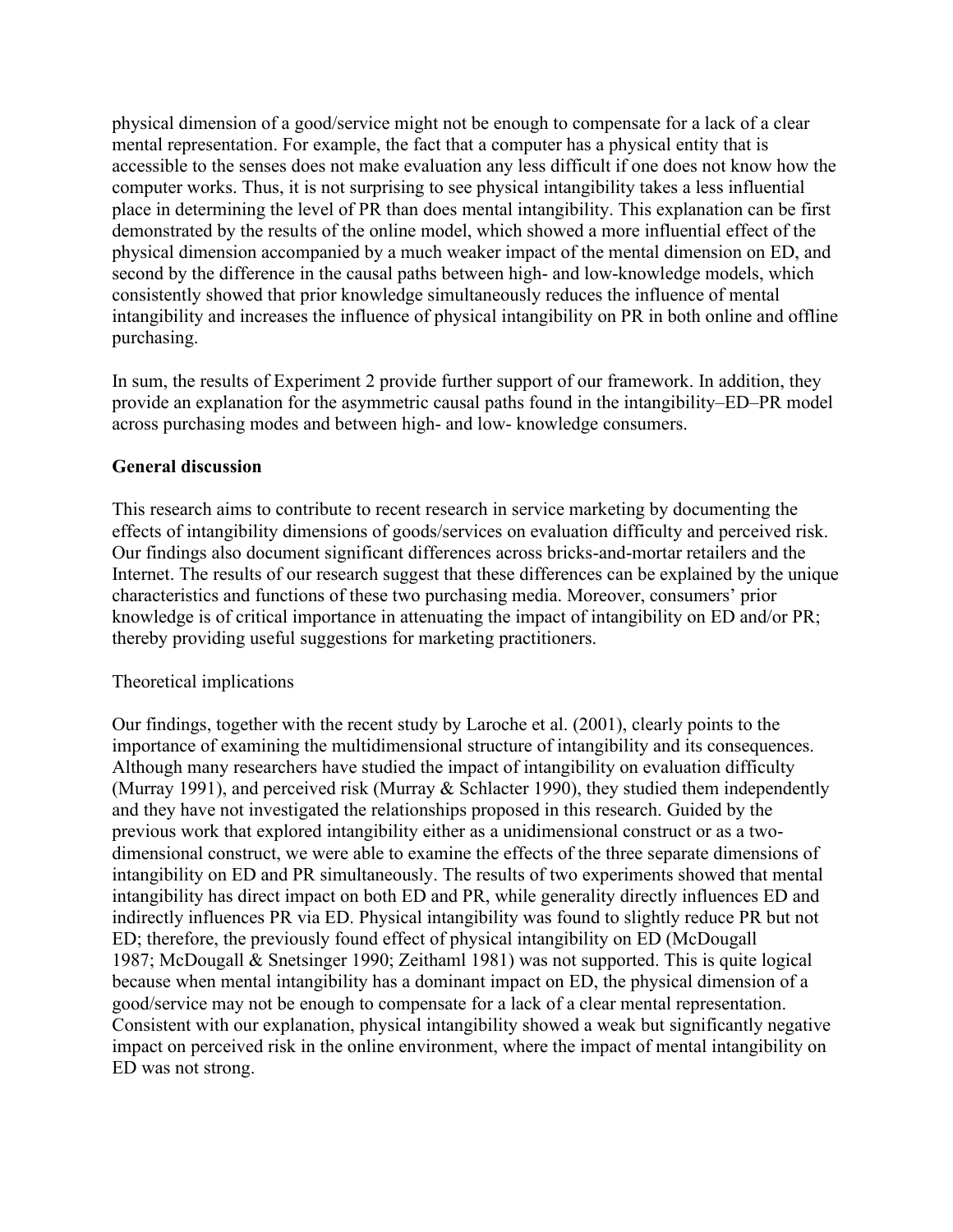Another important finding was obtained for the moderating effects of purchasing environments on the association among the intangibility dimensions, ED, and PR. As expected, the Internet helps lower the impact of both mental intangibility and generality on ED and PR. This conclusion intuitively makes sense since a virtual market allows for proper access to and screening of a plethora of information available to the user, thus minimizing the impact of mental intangibility and generality associated with goods and services on ED and PR to a great extent in an online operation. Although this may make the evaluation easier for online buyers than for their offline counterparts, consumers will still perceive the transaction riskier in an online than in an offline environment. As expected, we found that the strength of the positive relationship between ED and PR in an online mode was greater than that in an offline mode.

This augmented effect of evaluation uncertainty on PR may be mainly caused by the intangible characteristics of the Internet and consumers' concerns about security and privacy. On one hand, cues like physical proximity, handshakes, body signals, and the use of the five human senses (sight, hearing, smell, taste, and touch) are not available to the parties dealing with a transaction in a virtual market to facilitate the creation of a trust-based partnership (Clarke 1997; Nohria & Eccles 1992). Consumers who do not have much Internet knowledge and experience may perceive online purchasing too mentally intangible. As a result, the uncertainty of good/service evaluation may be further amplified by the feeling of insecurity in the technology used to facilitate the transaction. On the other hand, factors other than intangibility, such as privacy and security concerns, are likely to influence perceived risks in the online environment (Miyazaki & Fernandez 2001). Yoon (2002), for instance, finds that Web site trust, which includes security and Web site properties, is significantly related to online purchase intentions and Web site satisfaction.

Finally, the exploration of the moderating role of prior knowledge was also particularly fruitful. Prior knowledge was found to be a significant moderator of the proposed model in both buying mediums, with weaker impact of mental intangibility on ED and PR for consumers who have high levels of prior knowledge. These findings are in line with previous research (Breivik et al. 1998; Zeithaml et al. 1993). Different from mental intangibility, physical intangibility is negatively correlated to PR only for high-knowledge consumers and only in the online purchasing mode. This shows that tangible physical evidence of a product, when sold online, increases perceived risk for those people who have high level of knowledge and/or experience on that product. Although intuitively surprising, this is consistent with our argument that the effect of physical intangibility depends on mental intangibility. On one hand, the lack of physical evidence of an object may push those consumers who are familiar with and have a clear mental representation about the product, when making a decision, to rely more on their prior knowledge and/or the appropriate information available through the Internet instead of assessing the physical attributes of that object. This will make the evaluation process easier and improve the consumers' confidence in their ability to make a correct purchase. On the other hand, the physical presence of the product may involve effortful comparisons between consumers' mental representation of that product and the actual cues they are examining, which may end up with some conflicts and in turn yield more uncertainty in the evaluation process and enhance perceived risk.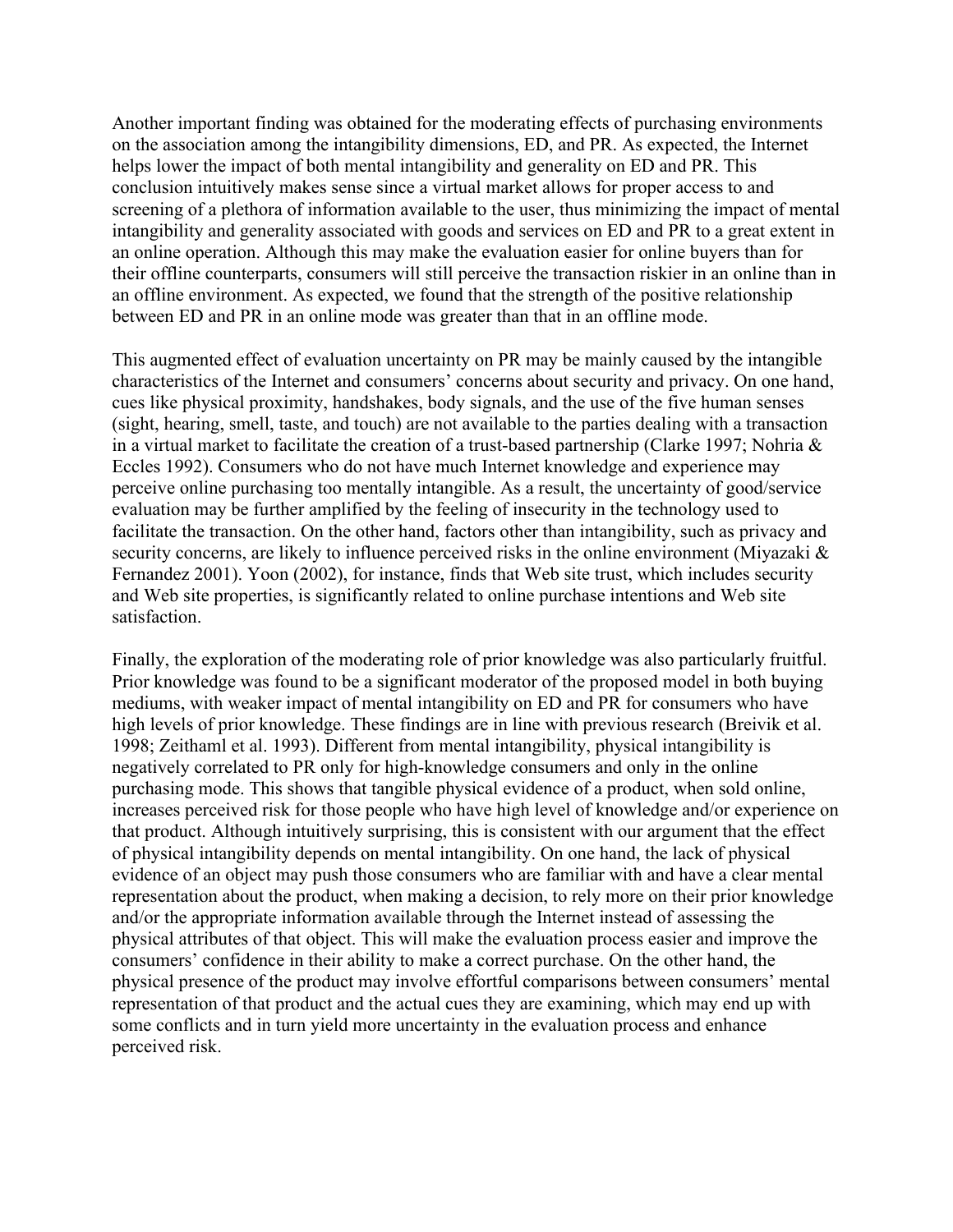### Managerial implications

First, the study affirmed that there are significant differences in the offline and online retail mediums. Although the Internet is recognized as an ineffective means of communicating physical cues (Berthon et al. 1999), it does not necessarily make the purchase of goods/services any more difficult to evaluate. In purchasing physically intangible goods/services, people tend to rely on experiential cues to make a choice. Therefore, it might be profitable for service providers to offer customer testimonials to help consumers develop a sense of knowledge toward the good/service. Second, our research also revealed that the impact of mental intangibility and generality on ED and PR could be lessened by the Internet. This suggests that online retailers have to pay attention to the volume, style, categorization, and access of the information presented on their Internet Presence Sites (IPS-corporate Websites). Online retailers can make their IPS an appealing alternative to the bricks-and-mortar storefronts by enabling consumers to access a good/service unavailable in their local markets, gather real information about merchandise at a low cost, efficiently screen the offerings of a broad cross-section of suppliers by avoiding unwanted alternatives and unimportant features, and easily locate the lowest price at which a specific item is offered.

Third, we found that despite the wider acceptance of the Internet, online purchases are still perceived as riskier than offline purchases. The research would suggest that the unknown properties of the Internet and consumers' privacy and security concerns, not the actual medium itself, make online commerce more intimidating. Thus, the focus of online retailers must be to facilitate the first few online purchases. On one hand, online marketers can utilize the interactive nature of the Web to facilitate communications with prospective consumers, by either providing "virtual advisors", or offering customer testimonials. On the other hand, online marketers need to convince the potential consumers of the policies, methods, equipment, and specific remedies applied by their companies to protect consumers' privacy and to assure security of the transactions. If retailers can facilitate the first interaction, they may be able to lessen the negative impact of the intangible medium, and foster a trusting relationship (Ratnasingham 1998).

Furthermore, one of the implications for both online and offline marketers is that they should apply appropriate strategies to each good/service individually according to its intangibility levels. The individualization of intangibility is necessary in the sense that each good/service is different, especially when taking virtual products into consideration. Some virtual goods (e.g., electronic games) follow almost the same pattern as very intangible services on physical intangibility, while other virtual products (e.g., CDs) are more characterized as a traditional form in this respect. The same variance also exists among services. Therefore, marketers should acquire an understanding of how physically intangible, mentally intangible, and general their goods/services are. It will be helpful for them to position these goods/services on an intangibility map before any marketing promotion campaign or strategic planning is implemented. In addition, our study also suggests that retailers perhaps should place much more attention on minimizing the effects of mental intangibility than on minimizing the effects of physical intangibility of a good/service. Mental intangibility plays a more dominant role in determining evaluation difficulty and perceived risk than does physical intangibility. Nowadays, consumers are faced to a larger extent with physically intangible products and services (e.g., information products) that are also very new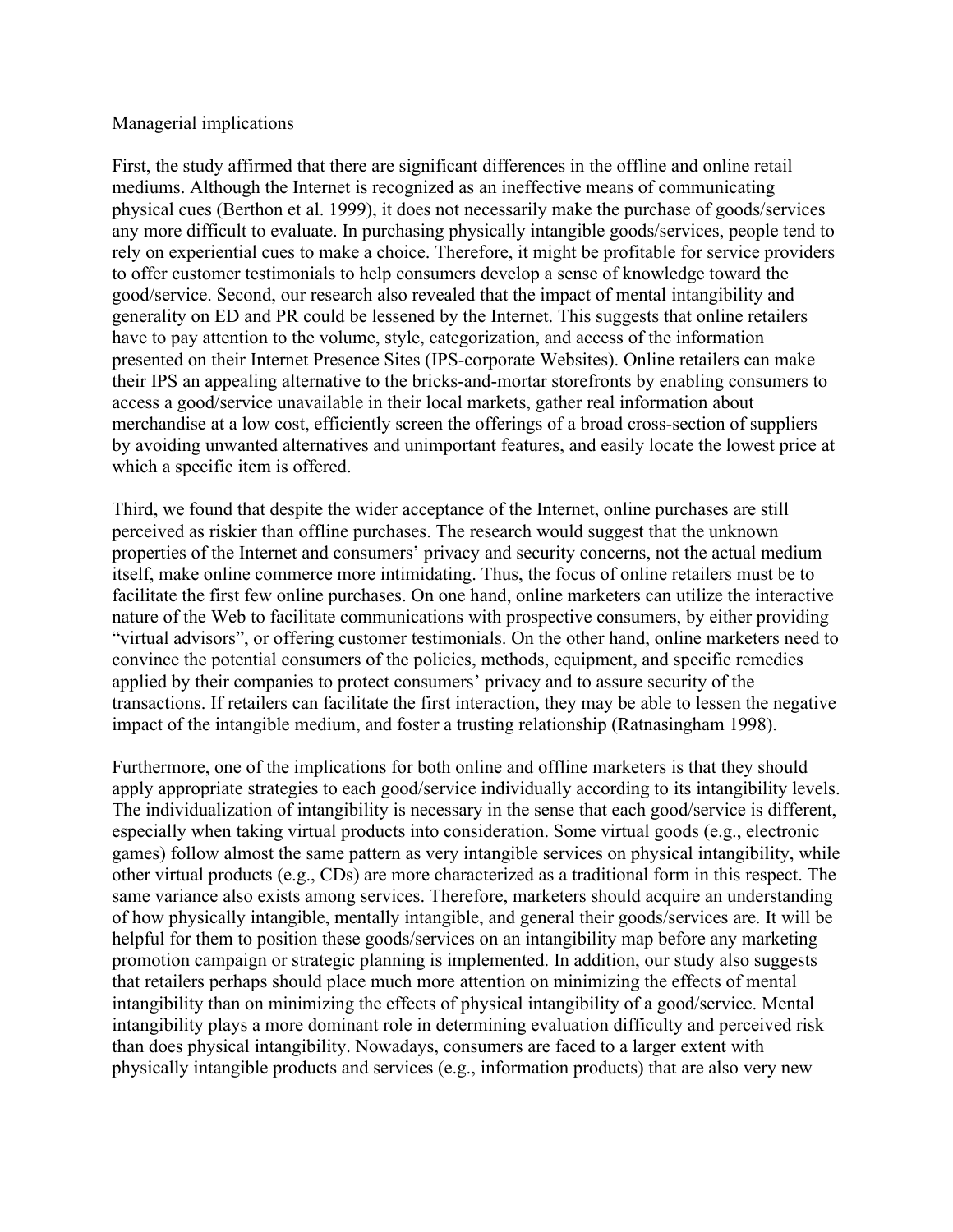and difficult to conceptualize. As such, adapting to this trend, and mentally tangibilizing their physically intangible goods and services may better serve marketers in the future.

Lastly, this study indicated that prior knowledge plays an important moderating role on the effect of intangibility on ED and PR. Hence, retailers should utilize marketing promotions to establish and increase the mental representation of the merchandise in the consumers' mind, thus diminishing the evaluation difficulty and risk that consumers will experience when making a purchase. Free trials for new purchasers, imaginary or vivid information cues, customer testimonials, and/or salespersons' advice are good approaches in this respect since they can help consumers develop a sense of knowledge and experience through a direct or an indirect channel.

### **Limitations and future research**

This study invites further examination of potential effective moderators and more powerful variable measurements that may influence the examination of the relationship among intangibility, ED, and PR. Of these issues, some of them are particularly interesting.

One issue that was not examined in the current research was the measure of the perceived intangibility of the Internet. Although respondents may have similar scales about how physically intangible it is, they may rate its mental intangibility differently because of their knowledge of the Internet. Knowledge of and experience with the Internet make the information search much less time and effort consuming, freeing up cognitive resources needed to make an informed and appropriate decision (Roberts & Nedungadi 1995; Sambandam & Lord 1995). Bezjian-Avery, Calder, and Iacobucci (1998) also find that experience with the Internet may play a significant role in determining the level of success that the implementation of an interactive format would have with online advertising. Therefore, it would be worthwhile to investigate the influence of this variable on the proposed model in future research.

A second issue concerns the pencil-and-paper survey method used for testing online purchasing in Experiment 2. Further research should look at testing the intangibility–ED–PR relationship using an online questionnaire, and measuring a number of potential moderators such as privacy and security concerns. Moreover, with the assistance of a well-designed computer-based game, we may record the length of time the subjects will take to make decisions for several products with varying degree of intangibility dimensions.

A final issue is the use of a convenience sample. Although it is acceptable for this exploratory research (Calder, Phillips, & Tybout 1981), our sample of students does not amply reflect the consuming population. It is conceivable that students may only represent medium to strong Internet users. Therefore, a more realistic environment could involve households with some Internet knowledge who have a more precise representation of certain goods and services.

### **Executive summary**

A major challenge for Internet retailers, versus bricks-and-mortar retailers, is to understand what influences consumer behavior. Can the well-grounded knowledge of consumer decision-making from the bricks-and-mortar environment be transferred to the online environment? In the online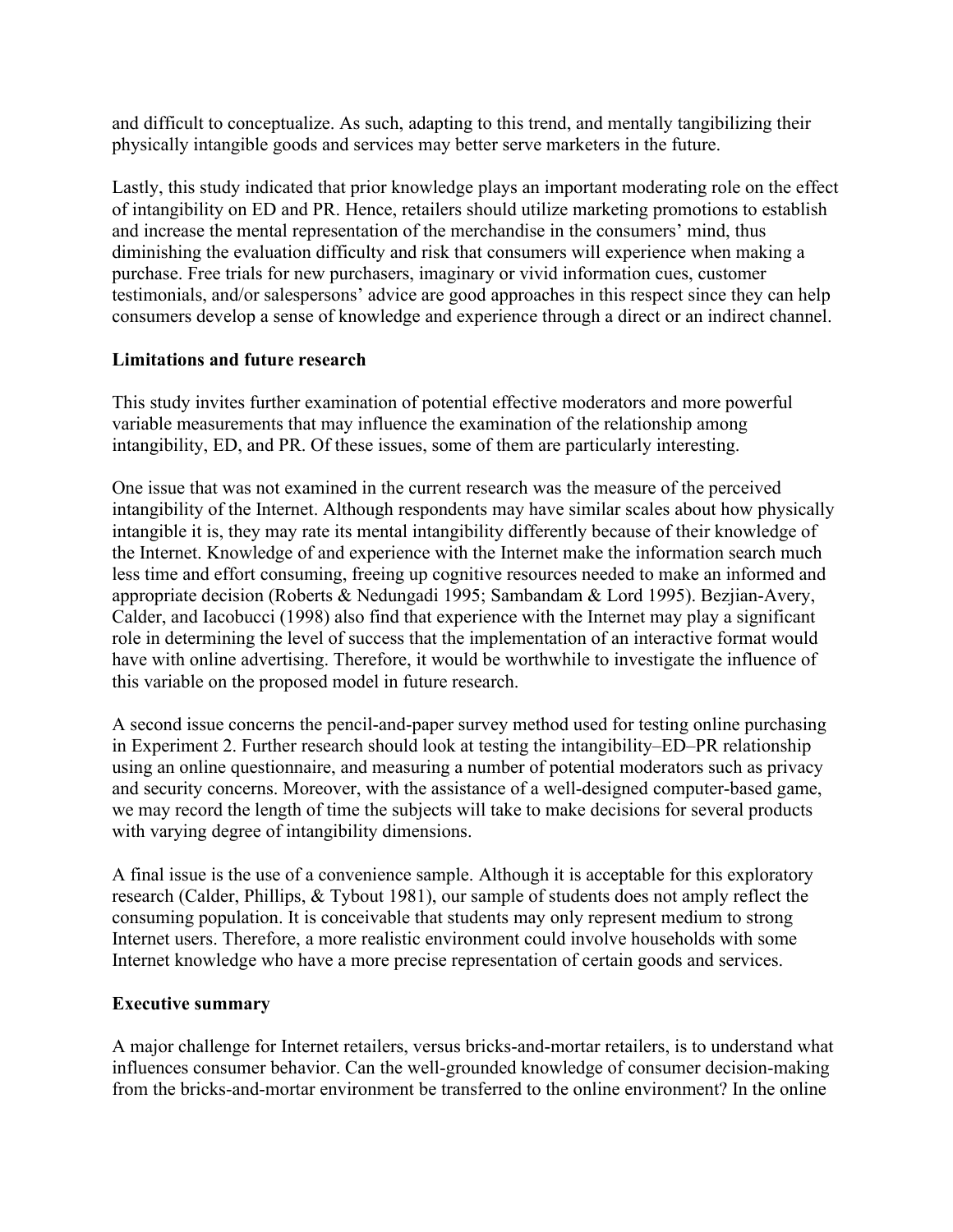environment the lack of "hands on" experience with the good or service may create greater evaluation difficulties (difficulty in choosing among available alternatives) and higher perceived risk (potential loss in making the purchase) for consumers. Bricks-and-mortar environments provide physical attributes and cues that consumers can use to evaluate goods and services that the Internet may not. The underlying construct is tangibility; the ability to use the five senses to judge the potential purchase. As intangibility increases, evaluation difficulty and perceived risk are likely to increase and, in these cases, the purchase may not be made.

The intriguing aspect of intangibility is that it has three dimensions: (1) mental (the ability to mentally grasp the product), (2) physical (the degree to which a product can be touched or seen) and (3) generality (the ease or difficulty in precisely defining or describing a particular product). For example, *physical intangibility* may not be an issue for an online computer retailer because touch and feel are probably not used in the evaluation process. However, it would be an issue for an online jean retailer. For *mental intangibility,* the retail environment may have little influence on the evaluation process relative to the type of good or service being offered. By understanding the relationships among intangibility, ED and PR in both online and offline environments, retailers will be able to focus on strategies that increase their bottom line.

The paper explores the effects of the three intangibility dimensions on consumers' ability to evaluate goods and services and the perceived risk and evaluation difficulty associated with the purchase. These relationships are examined in two retail settings; bricks-and-mortar and the Internet. The investigation incorporates prior product knowledge as a moderating factor in the proposed framework. This allows for a comparison of the effects and relationships that exist between intangibility and its consequences in general, and ED and PR in particular.

The findings confirmed the validity of the three intangibility dimensions (physical intangibility, generality, and mental intangibility) with each dimension having different effects on ED and/or PR. Specifically, increased mental intangibility and generality increase ED as well as PR. Physical intangibility has a negative relationship with PR when mental intangibility is weak. In these situations, physically intangible goods and services involve a greater reliance on prior experience as opposed to an assessment of the cues from the physical attributes; thus making the evaluation process easier and improving the consumers' confidence in their purchase decision.

The intangibility–ED–PR relationship is different between bricks-and-mortar retailers and online retailers. The differences can be explained by the unique characteristics and functions of these two purchasing media. Unlike traditional stores, the Internet is able to provide considerable information in an easy to use format that reduces the search costs needed to make a purchase decision. In the online environment, this helps reduce the impact of mental intangibility associated with goods and services on ED and PR. On the other hand, because the Internet is both physically and mentally intangible to many consumers, a trust-based partnership is difficult to be established and strengthened in an online operation, increasing the positive relationship between ED and PR in online versus offline purchasing.

Prior knowledge was found to be a significant moderator of the proposed relationships among intangibility dimensions, ED, and PR in both buying mediums. For consumers who have high levels of prior knowledge, there was a weaker impact of mental intangibility on ED and PR. As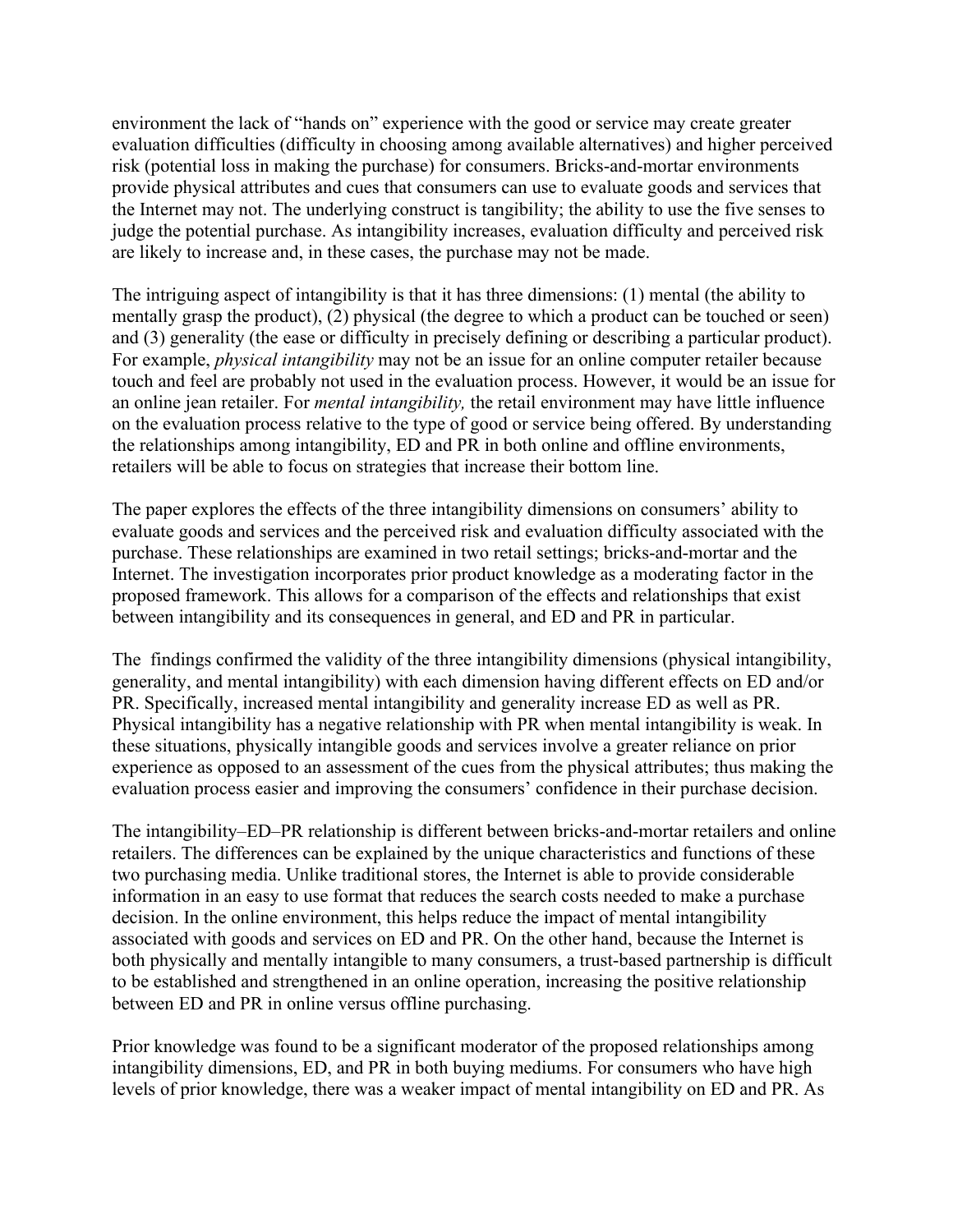opposed to mental intangibility, physical intangibility was negatively correlated to PR only for high-knowledge consumers and only in the online purchasing mode.

The major implications for marketing practitioners include:

- First, the study affirmed that there are significant differences in the offline and online retail mediums. Although the Internet is recognized as an ineffective means of communicating physical cues, it does not necessarily make the purchase of goods/services any more difficult to evaluate. Therefore, it might be effective for service providers to offer customer testimonials to help consumers develop a sense of knowledge toward the good/service.
- Second, the research revealed that the impact of mental intangibility and generality on ED and PR could be lessened on the Internet. This suggests that online retailers should focus on the content, style, categorization, and access of the information presented on their Internet sites.
- Third, despite the increasing acceptance of the Internet, online purchases are still perceived as riskier than offline purchases. Thus, the focus of online retailers must be to facilitate the first few online purchases. As an example, online marketers can utilize the interactive nature of the Web to facilitate communications with prospective consumers, by either providing "virtual advisors," or offering customer testimonials.
- Finally, an implication for both online and offline marketers is that they should apply appropriate strategies to each good/service individually according to its intangibility levels. The individualization of intangibility is necessary in that each good/service is different, especially when taking virtual products into consideration. As well, retailers should place more attention on minimizing the effects of mental intangibility rather than on minimizing the effects of physical intangibility of a good/service.

## **Acknowledgments**

Michel Laroche is Royal Bank Distinguished Professor of Marketing, John Molson School of Business, Concordia University. Zhiyong Yang is a Ph.D. candidate, Department of Marketing, John Molson School of Business, Concordia University. Gordon H. G. McDougall is Adjunct Professor of Marketing, Adelaide Graduate School of Business, University of Adelaide. Jasmin Bergeron is Assistant Professor, School of Business and Management, University of Quebec in Montreal. The financial support from the Social Sciences and Humanities Research Council (SSHRC) of Canada to the first author, as well as the three-year doctoral fellowship issued by the Fonds québécois de la recherche sur la société et la culture (FQRSC) of Canada to the second author are greatly appreciated. The authors are also grateful for the helpful advice of Mehdi Mourali, and the able assistance of Filip Bartos, Ann Zhong and Isabelle Miodek in collecting the data. Generous and insightful comments by the *JR* editors and the anonymous *JR* reviewers of this article are gratefully acknowledged.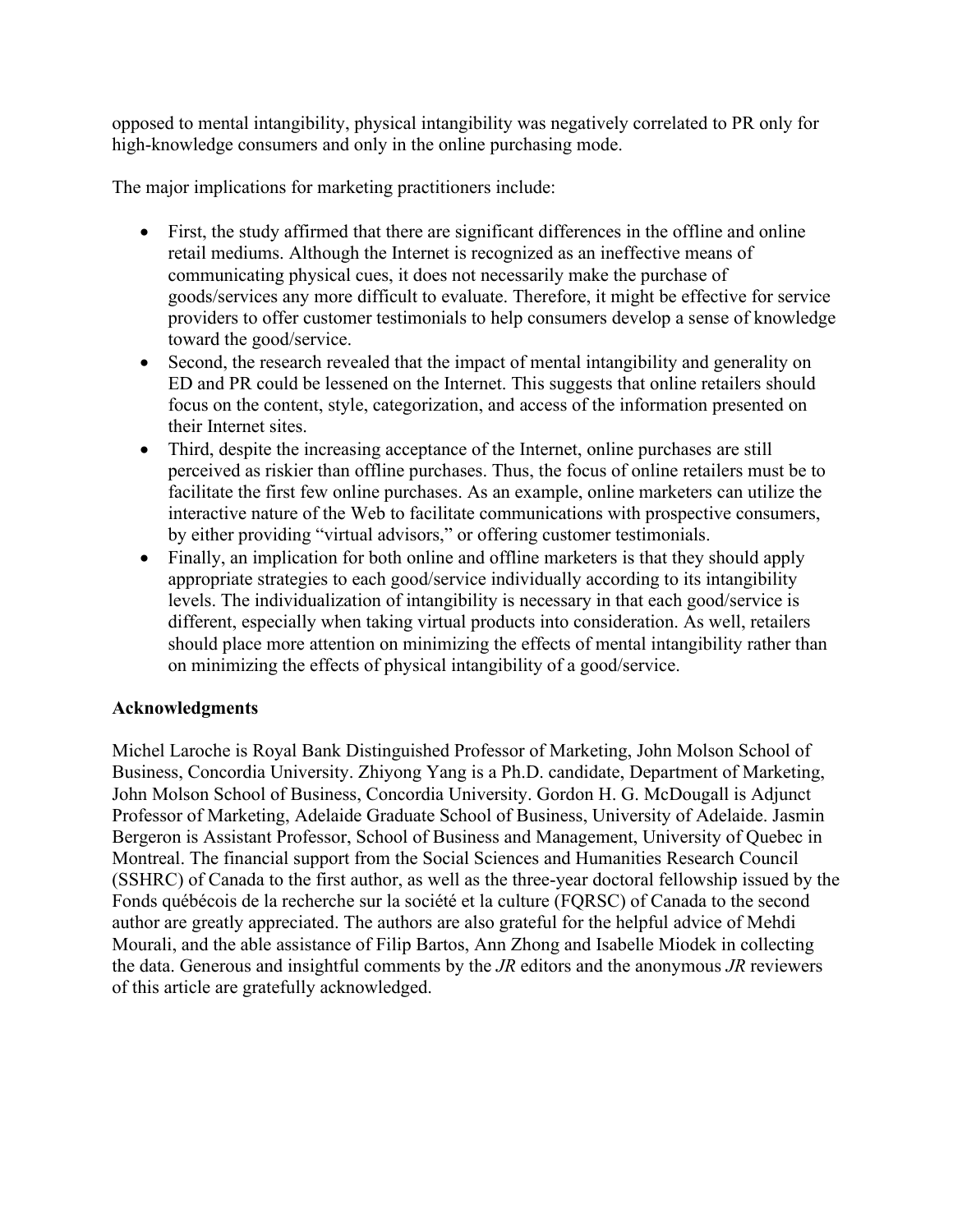### **References**

- Alba, J. W., Lynch, J., Weitz, B., Janiszweski, C., Lutz, R. J., Sawyer, A., & Wood, S. (1997, July). Interactive home shopping: Consumer, retailer, and manufacturer incentives to participate in electronic marketplaces. *Journal of Marketing*, *61*, 38–53.
- Bauer, Raymond A. (1960). Consumer behavior at risk taking. In D. F. Cox (1967) (Ed.), *Risk taking and information handling in consumer behavior* (pp. 23–33). Harvard University.
- Bebko, C. P. (2000). Service intangibility and its impact on consumer expectations of service quality. *Journal of Services Marketing*, *14*(1), 9–26.
- Bentler, P. (1992). *EQS: Structural equations program manual*. Los Angeles, CA: BMDP Statistical Software.
- Berry, L. L. (1980, May–June). Services marketing is different. *Business*, 16–23.
- Berthon, P., Pitt, L., Katsikeas, C. S., & Berthon, J. P. (1999). Virtual services go international: International services in the marketplace. *Journal of International Marketing*, *7*(3), 84– 105.
- Bettman, J. R., & Park, W. C. (1980, December). Effects of prior knowledge and experience and phase of the choice process on consumer decision processes: A protocol analysis. *Journal of Consumer Research*, *7*, 234–248.
- Bezjian-Avery, Alexa, Calder, Bobby, & Iacobucci, Dawn. (1998). New media interactive advertising vs. traditional advertising. *Journal of Advertising Research*, *38*(4), 23–32.
- Breivik, E., Troye, S. V., & Olsson, U. H. (1998). *Dimensions of intangibility and their impact on product evaluation* (Working Paper). Presented at the annual conference of the Association for Consumer Research, October, Montreal, Canada.
- Byrne, B. M. (1994). *Structural equation modeling with EQS/Windows*. Thousand Oaks, CA: Sage Publications.
- Calder, B. J., Phillips, L. W., & Tybout, A. M. (1981). Designing research for application. *Journal of Consumer Research*, *8*(2), 197–208.
- Clarke, R. (1997). *Promises and threats in electronic commerce*. Available from [http://www.anu.edu.au/people/roger.Clarke/EC/Quantum.html.](http://www.anu.edu.au/people/roger.Clarke/EC/Quantum.html)
- Cox, D. F. & Rich, S. V. (1964). Perceived risk and consumer decision making—The case of telephone shopping. In D. F., Cox (1967) (Ed.), *Risk taking and information handling in consumer behavior* (pp. 487–506). Boston, MA: Harvard University Press.
- De Ruyter, K., Wetzels, M., & Kleijnen, M. (2001). Customer adoption of e-service: An experimental study. *International Journal of Service Industry Management*, *12*(2), 184– 207.
- Dubé-Rioux, L., Regan, D. T., & Schmitt, B. H. (1990). The cognitive representation of services varying in concreteness and specificity. *Advances in Consumer Research*, *17*, 861–865.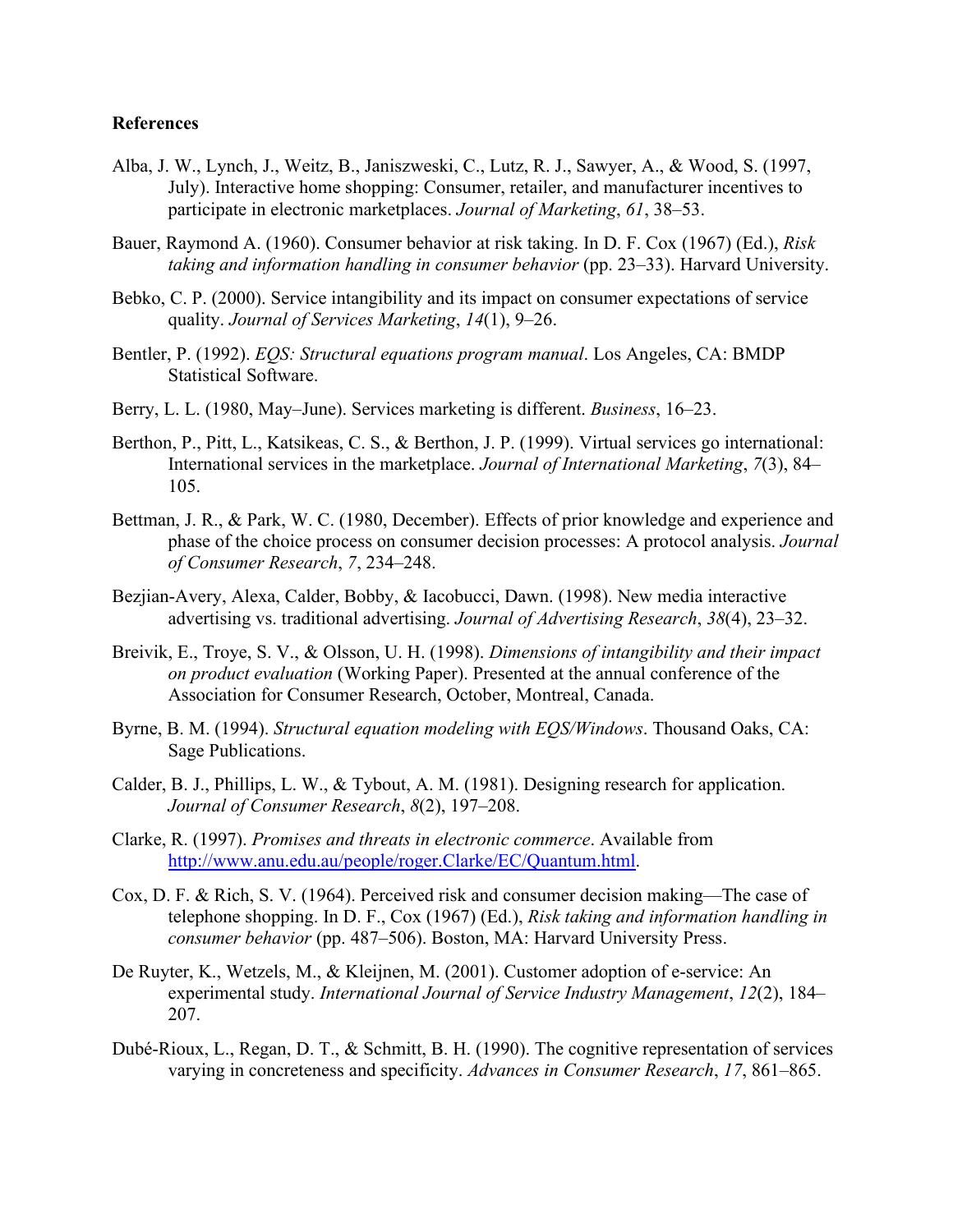- Engel, J. F., Blackwell, R. D., & Miniard, P. W. (1993). *Consumer behavior* (7th ed.). Chicago: Dryden Press.
- Finn, A. (1985). A theory of the consumer evaluation process for new product concepts. *Research in Consumer Behavior*, *1*, 35–65.
- Fornell, C., & Larcker, D. F. (1981). Evaluating structural equation models with unobservable variables and measurement error. *Journal of Marketing Research*, *18*(2), 39–50.
- Freiden, J., Goldsmith, R., Takacs, S., & Hofacker, C. F. (1998). Information as a product: Not goods, not services. *Marketing Intelligence and Planning*, *16*(3), 210–220.
- Havlena, W. J., & DeSarbo, W. S. (1990). On the measurement of perceived consumer risk. *Decision Sciences*, *22*, 927–939.
- Hirschman, Elizabeth C. (1980). Attributes of attributes and layers of meaning. *Advances in Consumer Research*, *7*, 7–12.
- Hoffman, D., Novak, P., & Peralta, M. (1999). Building consumer trust online. *Communications of the ACM*, *42*(4), 80–85.
- Kaplan, L. B., Szybillo, G. J., & Jacoby, J. (1974, June). Components of perceived risk in product purchase. *Journal of Applied Psychology*, *59*, 287–291.
- Kotler, Philip, & Bloom, Paul. (1984). *Marketing professional services*. Englewood Cliffs, NJ: Prentice Hall.
- Laroche, M., Bergeron, J., & Goutaland, C. (2001). A three-dimensional scale of intangibility. *Journal of Service Research*, *4*(1), 26–38.
- McDougall, Gordon H. G. (1987, December). Determinants of ease of evaluation: Products and services compared. *Canadian Journal of Administrative Sciences*, *4*, 426–446.
- McDougall, Gordon H. G., & Snetsinger, D. W. (1990). The intangibility of services: Measurement and competitive perspectives. *The Journal of Services Marketing*, *4*(4), 27– 40.
- Mitchell, V. W., & Greatorex, M. (1993). Risk perception and reduction in the purchase of consumer services. *The Service Industries Journal*, *13*(4), 179–200.
- Miyazaki, A. D., & Fernandez, A. (2001). Consumer perceptions of privacy and security risks for online shopping. *Journal of Consumer Affairs*, *35*(1), 27–44.
- Murray, K. B. (1991). A test of services marketing theory: Consumer information acquisition activities. *Journal of Marketing*, *55*, 10–25.
- Murray, K. B., & Schlacter, J. L. (1990). The impact of services versus goods on consumer's assessment of perceived risk and variability. *Journal of the Academy of Marketing Science*, *18*(1), 51–65.
- Nohria, N., & Eccles, R. G. (1992). Face-to-face: Making network organizations work. In N. Nohria & R. G. Eccles (Eds.), *Networks and organizations* (pp. 288–308). Boston, MA: Harvard Business School Press.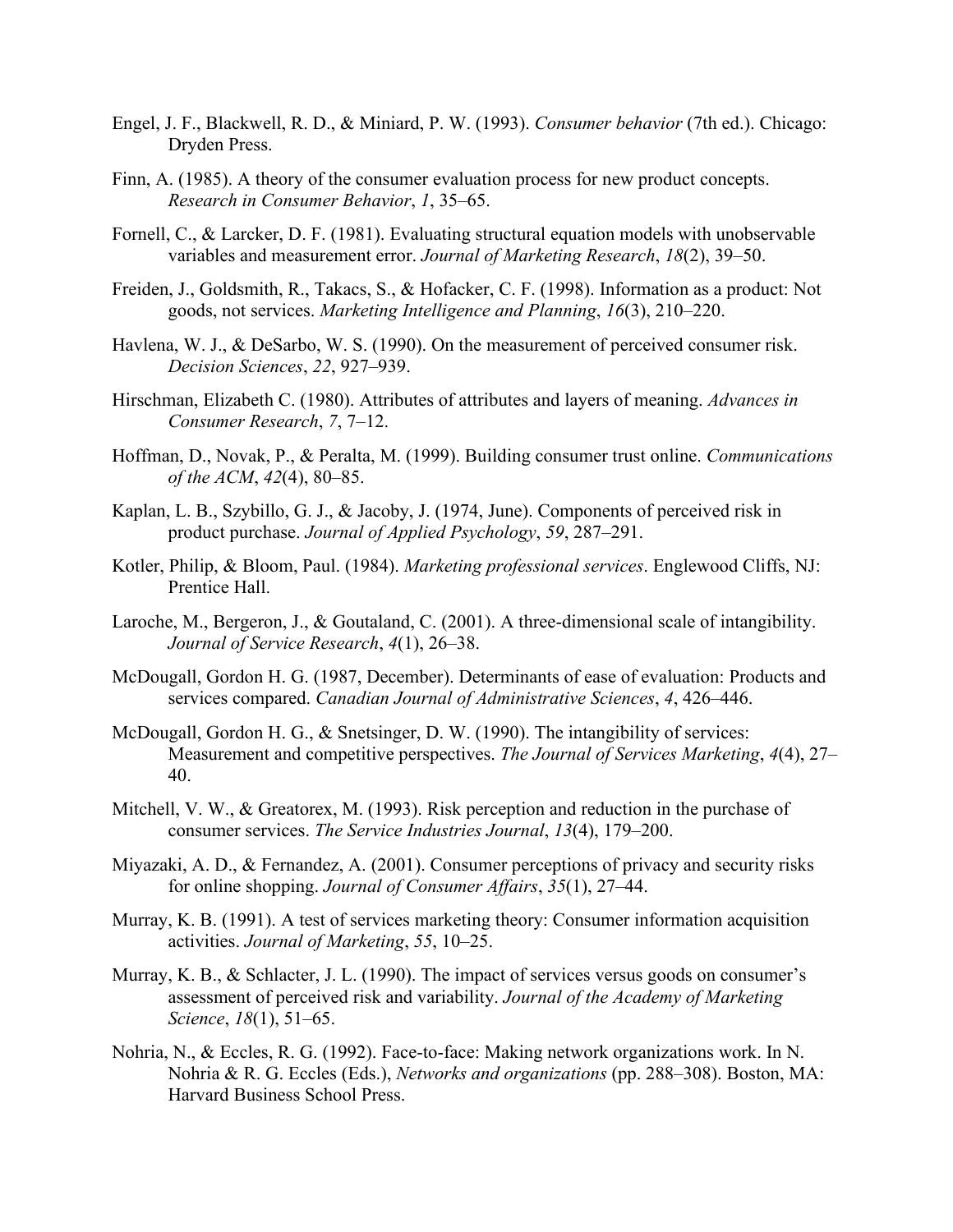Nunnally, J. (1978). *Psychometric theory* (2nd ed.). New York: McGraw-Hill.

- Oliver, R. L., & Bearden, W. O. (1983). The role of involvement in satisfaction processes. In R. P. Bagozzi & A. M. Tybout (Eds.), *Advances in Consumer Research: 10* (pp. 250–255). Ann Arbor, MI: Association for Consumer Research.
- Park, W. C., Mothersbaugh, D. L., & Feick, L. (1994). Consumer knowledge assessment. *Journal of Consumer Research*, *21*(1), 71–82.
- Pedhazur, E., & Schmelkin, L. (1991). *Measurement, design and analysis: An integrated approach*. Hillsdale, NJ: Lawrence Erlbaum Associate Publishers.
- Peter, J. P., & Ryan, M. J. (1976, May). An investigation of perceived risk at the brand level. *Journal of Marketing Research*, *13*, 184–188.
- Ratnasingham, Pauline. (1998). The importance of trust in electronic commerce. *Internet Research: Electronic Networking Applications and Policy*, *8*(4), 313–321.
- Roberts, J. H., & Nedungadi, P. (1995). Studying consideration in the consumer decision process: Progress and challenges. *International Journal of Research in Marketing*, *12*(1),  $3 - 7$ .
- Ross, Ivan. (1975). Perceived risk and consumer behavior: A critical review. *American Marketing Association*, *1*, 19–23.
- Sambandam, Rajan, & Lord, K. R. (1995). *Service marketing*. Harper Collins College Publishers.
- Shostack, G. L. (1977). Breaking free from product marketing. *Journal of Marketing*, *41*(2), 73– 80.
- Stone, R. N., & Gronhaug, K. (1993). Perceived risk: Further considerations for the marketing discipline. *European Journal of Marketing*, *27*(3), 39–50.
- Taylor, J. W. (1974, April). The role of risk in consumer behavior. *Journal of Marketing*, *38*, 54– 60.
- Thakor, M. V., Borsuk, W., & Kalamas, M. (2004). Hotlists and web browsing behavior—An empirical investigation. *Journal of Business Research*, *57*(7), 776–786.
- Taylor, S., & Todd, P. A. (1995, June). Understanding information technology usage: A test of competing models. *Information Systems Research*, *6*, 144–176.
- Wendler, Eric R. (1983). Consumer information and confidence: Moderating effects of perceived comprehension and risk. *Advances in Consumer Research*, *10*, 364–369.
- Yoon, S. (2002). The antecedents and consequences of trust in online purchase decisions. *Journal of Interactive Marketing*, *16*(2), 47–63.
- Zeithaml, Valarie A. (1981). How consumer evaluation processes differ between goods and services. In J. H. Donnelly & W. R. George (Eds.), *The marketing of services, Proceedings of the 1981 national services conference* (pp. 186–190). Chicago: American Marketing Association.